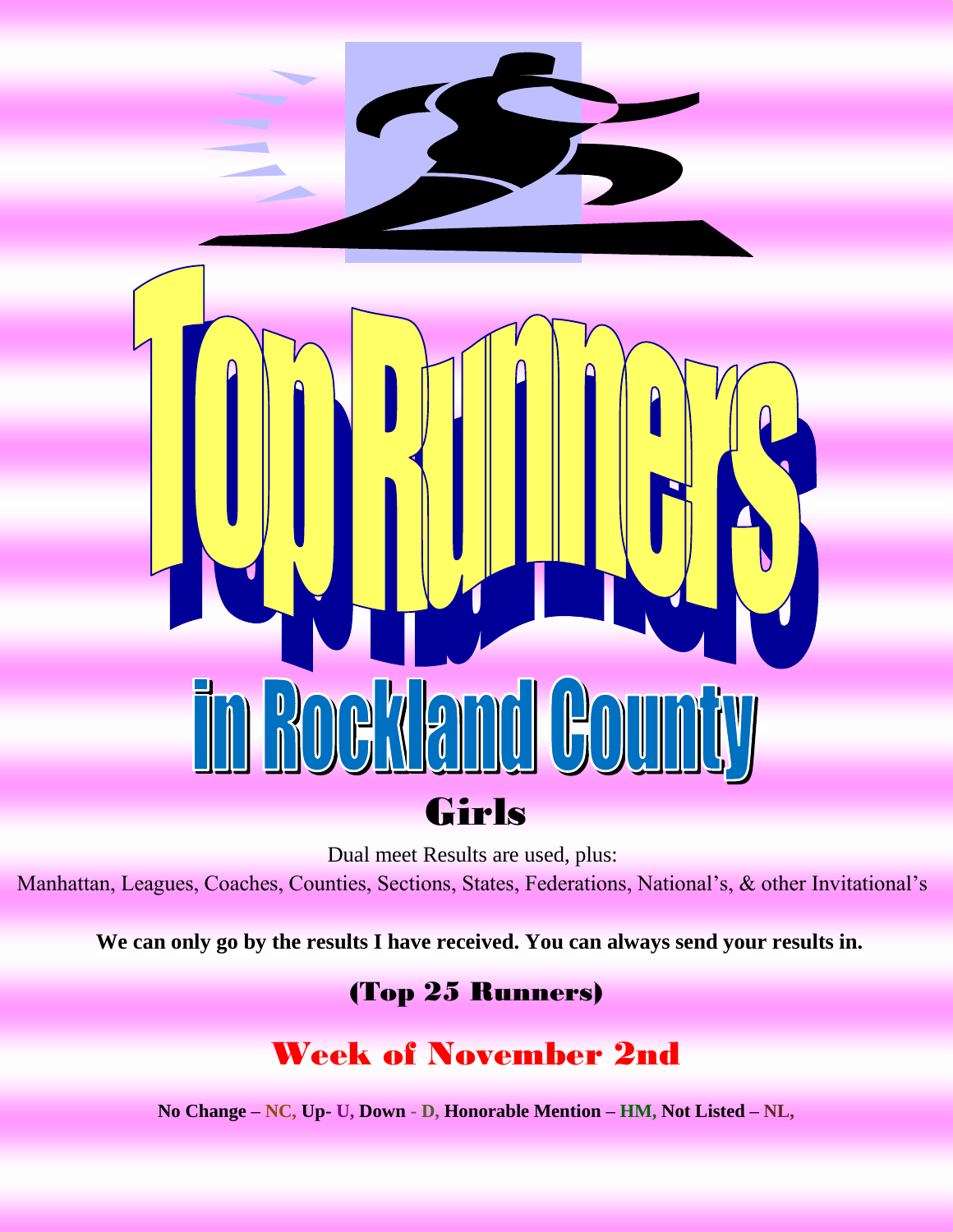# (1) Rachel Ludwikowski (Suff) SOPH

*Weeks in top 25:10/11 1st, 10/18 NC, 10/23 NC, 11/1 NC, 11/8, 11/15, 11/30*

**Dual Meet Results (She Beat): 9/9** W1 **No Meet**, W2 **9/16** (5K) Alex Harris (NR), W3 **9/23 No Results**, W4, **9/30 No Results**

| <b>Date</b> | <b>Meet</b>                              | Dist. | <b>Race/Place</b> | <b>Time</b> | <b>Place</b>                  |
|-------------|------------------------------------------|-------|-------------------|-------------|-------------------------------|
| 9/6/14      | <b>Washingtonville Invitational</b>      | 5Κ    | <b>DNR</b>        | -------     | <b>Washingtonville, NY</b>    |
| 9/13/14     | <b>NO MEET</b>                           | ----- | ---------         |             |                               |
| 9/20/14     | <b>Suffern Invitational (New Course)</b> | 3M    | Var. /1st         | 17:59.60    | <b>Bear Mountain Park, NY</b> |
| 9/27/14     | <b>Ocean State Invitational</b>          | 5K    | Var. $/2nd$       | 18:44.72    | Warwick, R.I.                 |
| 10/4/14     | <b>NO MEET</b>                           | ----- |                   |             |                               |
| 10/7/14     | <b>League Meet</b>                       | 3M    | Var. /1st         | 17:52.98    | <b>Bear Mountain Park, NY</b> |
| 10/11/14    | <b>Manhattan Invitational</b><br>(4000m) |       | Var. F/1st        | 14:41.80    | <b>Van Cortlandt Park, NY</b> |
| 10/18/14    | <b>Coaches Invitational</b>              | 5K    | Var. 1/1st        | 18:53.18    | <b>Bowdoin Park, NY</b>       |
| 10/23/14    | <b>Rockland County Championships</b>     | 3M    | Var. /1st         | 17:48.10    | <b>Bear Mountain Park, NY</b> |
| 11/1/14     | <b>Section 1 Championship (Class A)</b>  | 5Κ    | Var. /3rd         | 19:10.14    | <b>Bowdoin Park, NY</b>       |
| 11/8/14     | <b>State Meet (Class A)</b>              | 5K    | Var. /14th        | 18:47.20    | <b>SUNY Canton, NY</b>        |
| 11/15/14    | <b>Federation Meet (5K)</b>              | 5K    |                   |             | <b>Bowdoin Park, NY</b>       |
| 11/30/13    | <b>NXN Regional's (5K)</b>               | 5K    |                   |             | <b>Bowdoin Park, NY</b>       |
|             |                                          |       |                   |             |                               |

| <b>(2) Mary Hennelly (SUF) 7th</b> |                                                                                |       |                   |             |                               |  |
|------------------------------------|--------------------------------------------------------------------------------|-------|-------------------|-------------|-------------------------------|--|
|                                    | Weeks in top 25: 10/11 4th, 10/18 NC, 10/23 2nd U, 11/1 NC, 11/7, 11/15, 11/30 |       |                   |             |                               |  |
|                                    | Dual Meet Results (She Beat): 9/6 W1 No Meet, 9/9 W2 No Results                |       |                   |             |                               |  |
|                                    | 9/16 (5K) W3 Farrell (CS), Sayre (NR), 9/23 W4 No Results, 9/30 W5 No Results  |       |                   |             |                               |  |
| <b>Date</b>                        | <b>Meet</b>                                                                    | Dist. | <b>Race/Place</b> | <b>Time</b> | <b>Place</b>                  |  |
| 9/6/14                             | <b>Washingtonville Invitational</b>                                            |       | Frosh/2nd         | 8:34.90     | <b>Washingtonville, NY</b>    |  |
| 9/13/14                            | <b>NO MEET</b>                                                                 |       | ---------         | ----------  |                               |  |
| 9/20/14                            | <b>Suffern Invitational</b> (2400m)                                            |       | Frosh/1st         | 10:54.40    | <b>Bear Mountain Park, NY</b> |  |
| 9/27/14                            | <b>Ocean State Invitational</b>                                                | 5K    | Var. 53rd/        | 21:00.13    | Warwick, R.I.                 |  |
| 10/4/14                            | <b>NO MEET</b>                                                                 | ----  |                   | --------    |                               |  |
| 10/7/14                            | <b>League Meet</b>                                                             | 3M    | Var. / 3rd        | 18:49.19    | <b>Bear Mountain Park, NY</b> |  |
| 10/11/14                           | <b>Manhattan Invitational</b><br>(1.25m)                                       |       | Frosh D/1st       | 6:46.70     | <b>Van Cortlandt Park</b>     |  |
| 10/18/14                           | <b>Coaches Invitational</b>                                                    | 5K    | Var. 1/3rd        | 19:33.92    | <b>Bowdoin Park, NY</b>       |  |
| 10/23/14                           | <b>Rockland County Championships</b>                                           | 3M    | Var. $/2nd$       | 18:11.66    | <b>Bear Mountain Park</b>     |  |
| 11/1/14                            | <b>Section 1 Championship (Class A)</b>                                        | 5K    | Var./4th          | 19:10.39    | <b>Bowdoin Park, NY</b>       |  |
| 11/8/14                            | <b>State Meet (Class A)</b>                                                    | 5K    | Var. $/15$ th     | 18:48.20    | <b>SUNY Canton, NY</b>        |  |
| 11/15/14                           | <b>Federation Meet (5K)</b>                                                    | 5K    |                   |             | <b>Bowdoin Park, NY</b>       |  |
| 11/30/13                           | <b>NXN</b> Regional's (5K)                                                     | 5K    |                   |             | <b>Bowdoin Park, NY</b>       |  |
|                                    |                                                                                |       |                   |             |                               |  |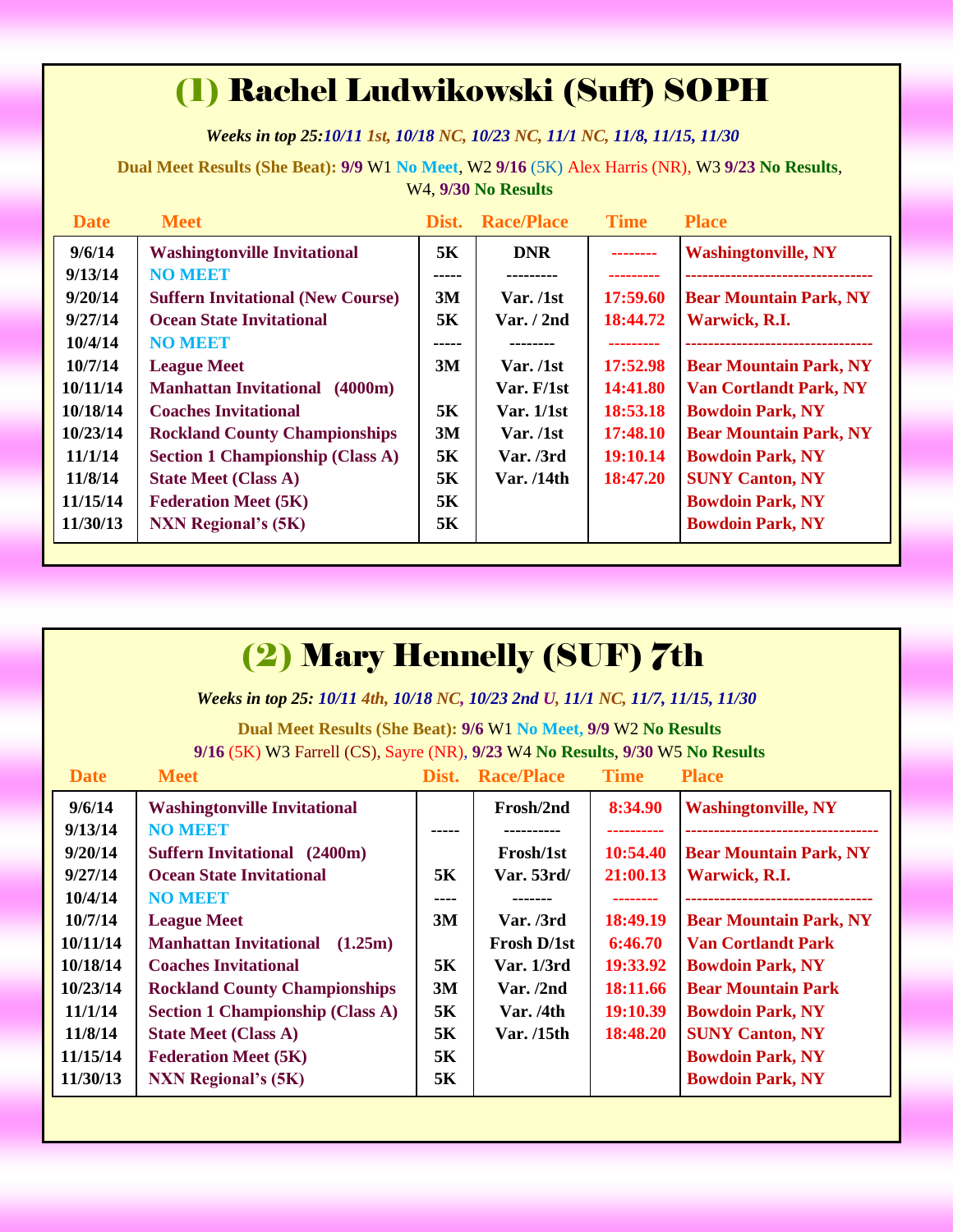# (3) Kate Zendell (Suff) SR

*Weeks in top 25: 10/11 6th, 10/18 NC, 10/235th U, 11/1 NC, 11/8 3rd U, 11/15, 11/30*

**Dual Meet Results (She Beat): 9/6 No Meet**, **9/9** W2 **No Results 9/16** (5K) W3 Harris (NR) Farrell (CS), **9/23** W4 **No Results**, **9/30** W5 **No Results**

| <b>Date</b> | <b>Meet</b>                              |      | Dist. Race/Place | <b>Time</b> | <b>Place</b>                  |
|-------------|------------------------------------------|------|------------------|-------------|-------------------------------|
| 9/6/14      | <b>Washingtonville Invitational</b>      | 5K   | <b>DNR</b>       | --------    | <b>Washingtonville, NY</b>    |
| 9/13/14     | <b>NO MEET</b>                           | ---- |                  |             |                               |
| 9/20/14     | <b>Suffern Invitational (New Course)</b> | 3M   | Var. $/$ 2nd     | 18:25.30    | <b>Bear Mountain Park, NY</b> |
| 9/27/14     | <b>Ocean State Invitational</b>          | 5K   | <b>DNR</b>       | ---------   | Warwick, R.I.                 |
| 10/4/14     | <b>NO MEET</b>                           | ---- |                  |             |                               |
| 10/7/14     | <b>League Meet</b>                       | 3M   | Var. / 4th       | 19:13.70    | <b>Bear Mountain Park, NY</b> |
| 10/11/14    | <b>Manhattan Invitational</b><br>(4000m) |      | <b>DNR</b>       | ---------   | <b>Van Cortlandt Park, NY</b> |
| 10/18/14    | <b>Coaches Invitational</b>              | 5K   | Var. 1/6th       | 20:03.59    | <b>Bowdoin Park, NY</b>       |
| 10/23/14    | <b>Rockland County Championships</b>     | 3M   | Var. / 4th       | 18:31.76    | <b>Bear Mountain Park, NY</b> |
| 11/1/14     | <b>Section 1 Championship (Class A)</b>  | 5K   | Var. $/5th$      | 19:13.01    | <b>Bowdoin Park, NY</b>       |
| 11/8/14     | <b>State Meet (Class A)</b>              | 5K   | Var. /17th       | 18:48.90    | <b>SUNY Canton, NY</b>        |
| 11/15/14    | <b>Federation Meet (5K)</b>              | 5K   |                  |             | <b>Bowdoin Park, NY</b>       |
| 11/30/13    | <b>NXN Regional's (5K)</b>               | 5K   |                  |             | <b>Bowdoin Park, NY</b>       |
|             |                                          |      |                  |             |                               |

| (4) Alex Harris (NR) SOPH |  |  |  |
|---------------------------|--|--|--|
|---------------------------|--|--|--|

*Weeks in top 25:10/11 2nd, 10/18 NC, 10/23 3rd D, 11/1 NC, 11/8 4th D, 11/15, 11/30*

**Dual Meet Results (She Beat): 9/9** W1 **No Meet**, W2 **9/16** (5K) Hennelly (SUF), Farrell (CS), W3 **9/23 No Results**, W4, **9/30 No Results**

| <b>Date</b> | <b>Meet</b>                              | Dist. | <b>Race/Place</b> | <b>Time</b> | <b>Place</b>                  |
|-------------|------------------------------------------|-------|-------------------|-------------|-------------------------------|
| 9/6/14      | <b>NO MEET</b>                           | ----  |                   |             |                               |
| 9/13/14     | <b>Red Raider Run</b>                    | 5K    | Var. $2/2nd$      | 19:12.95    | <b>Anthony Wayne Park, NY</b> |
| 9/20/14     | <b>Suffern Invitational (New Course)</b> | 3M    | Var. B $/$ 2nd    | 18:21.50    | <b>Bear Mountain Park</b>     |
| 9/27/14     | <b>Bowdoin XC CLassic</b>                | 5K    | Var.2/2nd         | 19:37.00    | <b>Bowdoin Park, NY</b>       |
| 10/4/14     | <b>Grout Invitational (4500m)</b>        |       | Var.2/1st         | 15:42.71    | <b>Schenectady, NY</b>        |
| 10/7/14     | <b>League Meet</b>                       | 3M    | Var. /2nd         | 18:30.38    | <b>Bear Mountain Park</b>     |
| 10/11/14    | <b>Manhattan Invitational</b> (4000m)    |       | Var. C/4th        | 15:07.80    | <b>Van Cortlandt Park</b>     |
| 10/18/14    | <b>Coaches Invitational</b>              | 5K    | <b>DNR</b>        | ----------  | <b>Bowdoin Park, NY</b>       |
| 10/23/14    | <b>Rockland County Championships</b>     | 3M    | Var. /5th         | 18:32.54    | <b>Bear Mountain Park</b>     |
| 11/1/14     | <b>Section 1 Championship (Class A)</b>  | 5K    | Var. $/6th$       | 19:21.68    | <b>Bowdoin Park, NY</b>       |
| 11/8/14     | <b>State Meet (Class A)</b>              | 5K    | Var. /23rd        | 19:02.80    | <b>SUNY Canton, NY</b>        |
| 11/15/14    | <b>Federation Meet (5K)</b>              | 5K    |                   |             | <b>Bowdoin Park, NY</b>       |
| 11/30/13    | <b>NXN Regional's (5K)</b>               | 5K    |                   |             | <b>Bowdoin Park, NY</b>       |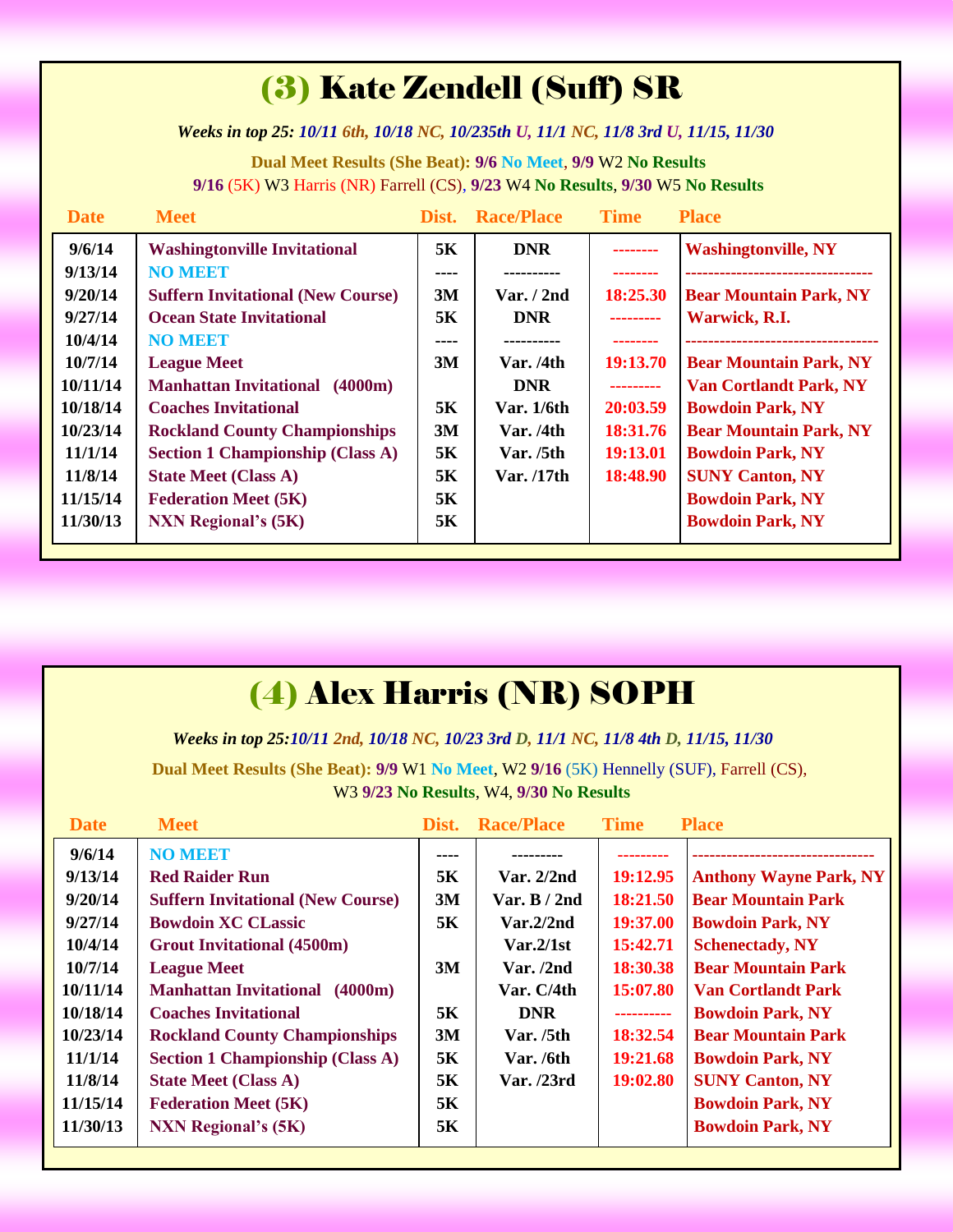## (5) Mary Borkoski (PR) 8th

*Weeks in top 25: 10/11 5th, 10/18 NC, 10/23 4th U, 11/1 NC, 11/8 5th D, 11/15, 11/30*

**Dual Meet Results (She Beat): 9/9** W1 **DNR,**

**9/16** W2 (2.5m) Kassidy Ayres (TZ), Andrea Nardore (AM), **9/23** W3 **No Meet, 9/30** W4 **DNR.** 

| <b>Date</b> | <b>Meet</b>                              | Dist.                                                                                                                                                                                                                                                                                                                                                                                        | <b>Race/Place</b> | <b>Time</b> | <b>Place</b>                  |
|-------------|------------------------------------------|----------------------------------------------------------------------------------------------------------------------------------------------------------------------------------------------------------------------------------------------------------------------------------------------------------------------------------------------------------------------------------------------|-------------------|-------------|-------------------------------|
| 9/6/14      | <b>NO MEET</b>                           | ----                                                                                                                                                                                                                                                                                                                                                                                         |                   |             |                               |
| 9/13/14     | Luke Parlatore Invit. (2400m)            | ----                                                                                                                                                                                                                                                                                                                                                                                         | Frosh / 1st       | 8:52.00     | <b>Clover Lake Park, NY</b>   |
| 9/20/14     | <b>Maroon Invitational (2 mile Run)</b>  | $\frac{1}{2} \frac{1}{2} \frac{1}{2} \frac{1}{2} \frac{1}{2} \frac{1}{2} \frac{1}{2} \frac{1}{2} \frac{1}{2} \frac{1}{2} \frac{1}{2} \frac{1}{2} \frac{1}{2} \frac{1}{2} \frac{1}{2} \frac{1}{2} \frac{1}{2} \frac{1}{2} \frac{1}{2} \frac{1}{2} \frac{1}{2} \frac{1}{2} \frac{1}{2} \frac{1}{2} \frac{1}{2} \frac{1}{2} \frac{1}{2} \frac{1}{2} \frac{1}{2} \frac{1}{2} \frac{1}{2} \frac{$ | Frosh1/1st        | 12:00.00    | <b>Woodland Park, NJ</b>      |
| 9/27/14     | <b>Six Flags Safari</b>                  | 5K                                                                                                                                                                                                                                                                                                                                                                                           | Var. / 3rd        | 19:25.00    | <b>Jackson</b> , NJ           |
| 10/4/14     | <b>FIRunners.com Invitational</b>        | 5K                                                                                                                                                                                                                                                                                                                                                                                           | Var. / 1st        | 19:29.36    | Titusville. FLa.              |
| 10/7/14     | <b>League Meet</b>                       | 3M                                                                                                                                                                                                                                                                                                                                                                                           | Var. /2nd         | 18:59.15    | <b>Bear Mountain Park, NY</b> |
| 10/11/14    | <b>Manhattan Invitational</b><br>(4000m) |                                                                                                                                                                                                                                                                                                                                                                                              | Var. $D/11$ th    | 15:41.00    | <b>Van Cortlandt Park, NY</b> |
| 10/18/14    | <b>Coaches Invitational</b>              | 5K                                                                                                                                                                                                                                                                                                                                                                                           | Var.3/2nd         | 19:29.42    | <b>Bowdoin Park, NY</b>       |
| 10/23/14    | <b>Rockland County Championships</b>     | 3M                                                                                                                                                                                                                                                                                                                                                                                           | Var. / 3rd        | 18:20.61    | <b>Bear Mountain Park, NY</b> |
| 11/1/14     | <b>Section 1 Championship (Class B)</b>  | 5K                                                                                                                                                                                                                                                                                                                                                                                           | Var. /2nd         | 19:25.98    | <b>Bowdoin Park, NY</b>       |
| 11/8/14     | <b>State Meet (Class B)</b>              | 5K                                                                                                                                                                                                                                                                                                                                                                                           | Var. $/20th$      | 19:26.60    | <b>SUNY Canton, NY</b>        |
| 11/15/14    | <b>Federation Meet (5K)</b>              | 5K                                                                                                                                                                                                                                                                                                                                                                                           |                   |             | <b>Bowdoin Park, NY</b>       |
| 11/30/13    | <b>NXN Regional's (5K)</b>               | 5K                                                                                                                                                                                                                                                                                                                                                                                           |                   |             | <b>Bowdoin Park, NY</b>       |

# (6) Kassidy Ayres (TZ) SR

*Weeks in top 25: 10/11 3rd, 10/18 NC, 10/23 6th D, 11/1 NC, 11/8 NC, 11/15, 11/30*

**Dual Meet Results (She Beat): 9/9** W1 **No Meet, 9/16** W2 Kaitlyn Harding (PR), Andrea Nardore (AM), **9/23** W3 (5K) Brooke Madry (NAN), **9/30** W4 **No Meet**

| <b>Date</b>                                                                                          | <b>Meet</b>                                                                                                                                                                                                                                                                                    | Dist.                                         | <b>Race/Place</b>                                                                                   | <b>Time</b>                                                                        | <b>Place</b>                                                                                                                                                                                                                                                           |
|------------------------------------------------------------------------------------------------------|------------------------------------------------------------------------------------------------------------------------------------------------------------------------------------------------------------------------------------------------------------------------------------------------|-----------------------------------------------|-----------------------------------------------------------------------------------------------------|------------------------------------------------------------------------------------|------------------------------------------------------------------------------------------------------------------------------------------------------------------------------------------------------------------------------------------------------------------------|
| 9/6/14<br>9/13/14<br>9/20/14<br>9/27/14                                                              | <b>NO MEET</b><br><b>Jim Smith XC Invitational</b><br><b>Suffern Invitational (New Course)</b><br><b>Six Flags Safari</b>                                                                                                                                                                      | ---<br>5K<br>3M<br>5K                         | <b>DNR</b><br>Var. B/3rd<br>Var. $C/2nd$                                                            | ---------<br>18:27.80<br>19:11.00                                                  | <b>Sunken Meadow Park, NY</b><br><b>Bear Mountain Park, NY</b><br><b>Jackson</b> , NJ                                                                                                                                                                                  |
| 10/4/14<br>10/7/14<br>10/11/14<br>10/18/14<br>10/23/14<br>11/1/14<br>11/8/14<br>11/15/14<br>11/30/13 | <b>NO MEET</b><br><b>League Meet</b><br><b>Manhattan Invitational</b><br>(4000m)<br><b>Coaches Invitational</b><br><b>Rockland County Championships</b><br><b>Section 1 Championship (Class B)</b><br><b>State Meet (Class B)</b><br><b>Federation Meet (5K)</b><br><b>NXN Regional's (5K)</b> | ---<br>3M<br>5K<br>3M<br>5K<br>5K<br>5K<br>5K | ---------<br>Var. /1st<br>Var. C/10th<br>Var. 1/8th<br><b>Var.</b> /6th<br>Var. / 3rd<br>Var. /11th | ----------<br>18:42.70<br>15:31.40<br>20:16.73<br>18:39.23<br>19:31.66<br>19:03.00 | -----------------------------<br><b>Bear Mountain Park, NY</b><br><b>Van Cortlandt Park, NY</b><br><b>Bowdoin Park, NY</b><br><b>Bear Mountain Park, NY</b><br><b>Bowdoin Park, NY</b><br><b>SUNY Canton, NY</b><br><b>Bowdoin Park, NY</b><br><b>Bowdoin Park, NY</b> |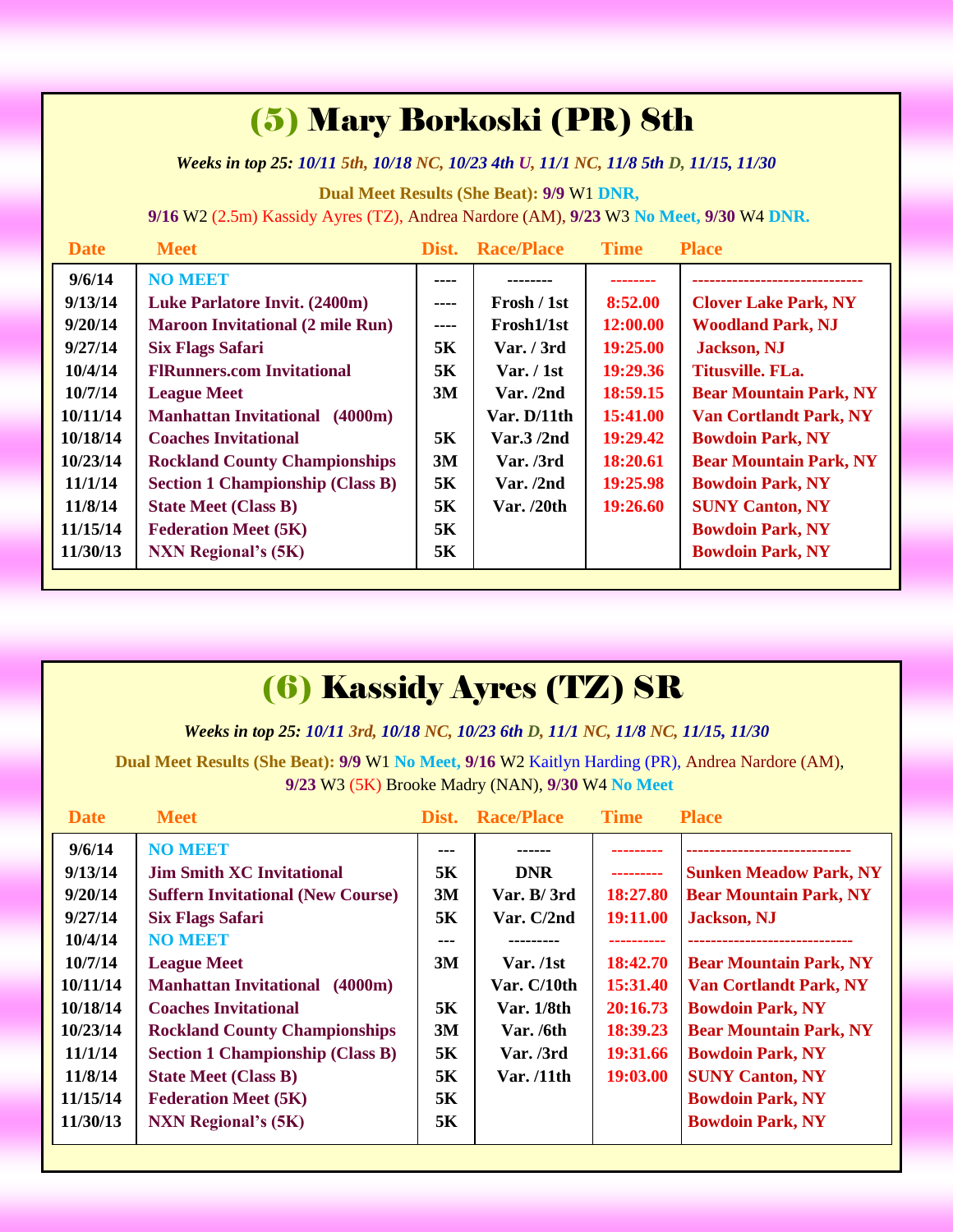# (7) Andrea Nardone (AM) JR

*Weeks in top 25:10/11 13th, 10/18 NC, 10/23 8th U, 11/1 7th U, 11/8 NC, 11/15, 11/30*

**Dual Meet Results (She Beat): 9/6 No Meet**, **9/9** W2 **DNR, 9/16** (5K) W3, **9/23** (2.5m) W4, **9/30** (2.5m) W5

| <b>Date</b> | <b>Meet</b>                              | Dist.     | <b>Race/Place</b> | <b>Time</b> | <b>Place</b>                  |
|-------------|------------------------------------------|-----------|-------------------|-------------|-------------------------------|
| 9/6/14      | <b>NO MEET</b>                           | ----      |                   |             |                               |
| 9/13/14     | <b>Red Raider Run</b>                    | 5K        | Var.2/7th         | 20:34.89    | <b>Anthony Wayne Park, NY</b> |
| 9/20/14     | Villa Bears Invitational (2.5M)          |           | Var. /18th        | 16:11.70    | <b>Van Cortlandt Park, NY</b> |
| 9/27/14     | <b>Fred Gressler Invitational</b>        | 5K        | Var.1/1st         | 20:43.74    | <b>White Plains HS, NY</b>    |
| 10/4/14     | <b>NO MEET</b>                           | -----     |                   |             | <b>Bear Mountain Park, NY</b> |
| 10/7/14     | <b>League Meet</b>                       | 3M        | Var./6th          | 19:30.38    | <b>Van Cortlandt Park, NY</b> |
| 10/11/14    | <b>Manhattan Invitational</b><br>(4000m) |           | Var. $B/17th$     | 15:43.50    | <b>Bowdoin Park, NY</b>       |
| 10/18/14    | <b>Coaches Invitational</b>              | 5K        | Var. 2/16th       | 20:42.66    | <b>Bear Mountain Park, NY</b> |
| 10/23/14    | <b>Rockland County Championships</b>     | 3M        | Var. /7th         | 18:44.85    | <b>Bowdoin Park, NY</b>       |
| 11/1/14     | <b>Section 1 Championship (Class C)</b>  | 5K        | Var. /3rd         | 19:32.92    | <b>SUNY Canton, NY</b>        |
| 11/8/14     | <b>State Meet (Class C)</b>              | <b>5K</b> | Var. /14th        | 19:35.20    | <b>Bowdoin Park, NY</b>       |
| 11/15/14    | <b>Federation Meet (5K)</b>              | 5K        |                   |             | <b>Bowdoin Park, NY</b>       |
| 11/30/13    | <b>NXN</b> Regional's (5K)               | 5K        |                   |             |                               |
|             |                                          |           |                   |             |                               |

# (8) Sara Rotundo (PR) SR

*Weeks in top 25: 10/11 11th, 10/18 NC, 10/23 7th U, 11/1 8th D, 11/8 NC, 11/15, 11/30*

**Dual Meet Results (She Beat): 9/6 No Meet**, **9/9** W2 **No Meet**,

**9/16** (5K) W3 Andrea Nardore (AM) Caitlin Harnett (TZ), **9/23** W4 **No Meet**, **9/30** (5K) W5 Brooke Madry (NAN)

| <b>Date</b> | <b>Meet</b>                              | Dist. | <b>Race/Place</b> | <b>Time</b>                                                                                                                                                                                                                                                                                                                                                                                                                                                                            | <b>Place</b>                  |
|-------------|------------------------------------------|-------|-------------------|----------------------------------------------------------------------------------------------------------------------------------------------------------------------------------------------------------------------------------------------------------------------------------------------------------------------------------------------------------------------------------------------------------------------------------------------------------------------------------------|-------------------------------|
| 9/6/14      | <b>NO MEET</b>                           | ----  |                   |                                                                                                                                                                                                                                                                                                                                                                                                                                                                                        |                               |
| 9/13/14     | <b>Luke Parlatore Invitational</b>       | 5K    | Var. / 4th        | 20:20.00                                                                                                                                                                                                                                                                                                                                                                                                                                                                               | <b>Clover Lake Park, NY</b>   |
| 9/20/14     | <b>Maroon Invitational</b>               | 5K    | <b>DNR</b>        | $\begin{array}{cccccccccc} \multicolumn{2}{c}{} & \multicolumn{2}{c}{} & \multicolumn{2}{c}{} & \multicolumn{2}{c}{} & \multicolumn{2}{c}{} & \multicolumn{2}{c}{} & \multicolumn{2}{c}{} & \multicolumn{2}{c}{} & \multicolumn{2}{c}{} & \multicolumn{2}{c}{} & \multicolumn{2}{c}{} & \multicolumn{2}{c}{} & \multicolumn{2}{c}{} & \multicolumn{2}{c}{} & \multicolumn{2}{c}{} & \multicolumn{2}{c}{} & \multicolumn{2}{c}{} & \multicolumn{2}{c}{} & \multicolumn{2}{c}{} & \mult$ | <b>Woodland Park, NJ</b>      |
| 9/27/14     | <b>Six Flags Safari</b>                  | 5K    | Var. / 13th       | 20:37.00                                                                                                                                                                                                                                                                                                                                                                                                                                                                               | <b>Jackson</b> , NJ           |
| 10/4/14     | <b>Flrunners.com Invitational</b>        | 5K    | Var. $/7th$       | 20:27.39                                                                                                                                                                                                                                                                                                                                                                                                                                                                               | Titusville, Fla.              |
| 10/7/14     | <b>League Meet</b>                       | 3M    | Var. $/5th$       | 19:26.89                                                                                                                                                                                                                                                                                                                                                                                                                                                                               | <b>Bear Mountain Park, NY</b> |
| 10/11/14    | <b>Manhattan Invitational</b><br>(4000m) |       | Var. D/18th       | 16:04.10                                                                                                                                                                                                                                                                                                                                                                                                                                                                               | <b>Van Cortlandt Park, NY</b> |
| 10/18/14    | <b>Coaches Invitational</b>              | 5K    | Var. 3/10th       | 20:33.39                                                                                                                                                                                                                                                                                                                                                                                                                                                                               | <b>Bowdoin Park, NY</b>       |
| 10/23/14    | <b>Rockland County Championships</b>     | 3M    | Var. /8th         | 18:45.24                                                                                                                                                                                                                                                                                                                                                                                                                                                                               | <b>Bear Mountain Park, NY</b> |
| 11/1/14     | <b>Section 1 Championship (Class B)</b>  | 5K    | Var. / 7th        | 19:59.23                                                                                                                                                                                                                                                                                                                                                                                                                                                                               | <b>Bowdoin Park, NY</b>       |
| 11/8/14     | <b>State Meet (Class B)</b>              | 5K    | Var. /57th        | 20:15.40                                                                                                                                                                                                                                                                                                                                                                                                                                                                               | <b>SUNY Canton, NY</b>        |
| 11/15/14    | <b>Federation Meet (5K)</b>              | 5K    |                   |                                                                                                                                                                                                                                                                                                                                                                                                                                                                                        | <b>Bowdoin Park, NY</b>       |
| 11/30/13    | <b>NXN Regional's (5K)</b>               | 5K    |                   |                                                                                                                                                                                                                                                                                                                                                                                                                                                                                        | <b>Bowdoin Park, NY</b>       |
|             |                                          |       |                   |                                                                                                                                                                                                                                                                                                                                                                                                                                                                                        |                               |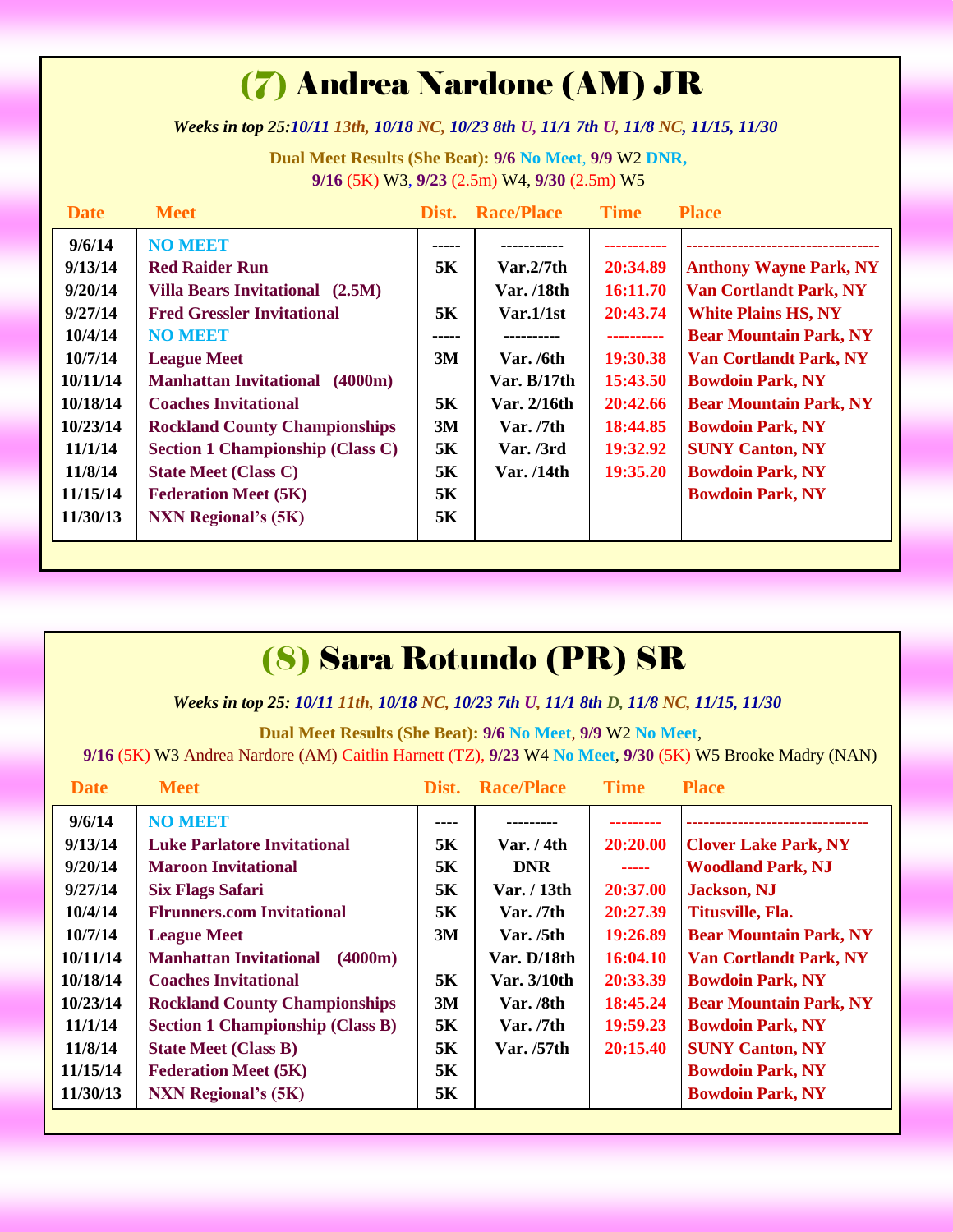## (9) Kaitlyn Harding (PR) SOPH

*Weeks in top 25: 10/11 10th, 10/18 NC, 10/23 9th U, 11/1 NC, 11/8 NC, 11/15, 11/30*

**Dual Meet Results (She Beat): 9/6**, **9/9** W2 **No Meet**, **9/16** (5K) W3 Andrea Nardore (AM) Caitlin Hardnett (TZ), **9/23** W4 **No Meet**, **9/30** W5 **DNR**

| <b>Date</b> | <b>Meet</b>                             |      | Dist. Race/Place  | <b>Time</b> | <b>Place</b>                 |
|-------------|-----------------------------------------|------|-------------------|-------------|------------------------------|
| 9/6/14      | <b>NO MEET</b>                          | ---- |                   |             |                              |
| 9/13/14     | <b>Luke Parlatore Invitational</b>      | 5K   | Var. $/$ 5th      | 20:26.00    | <b>Clover Lakes Park, NY</b> |
| 9/20/14     | <b>Maroon Invitational</b>              | 5K   | Var. $1/2nd$      | 20:06.00    | <b>Woodland Park, NJ</b>     |
| 9/27/14     | <b>Six Flags Safari</b>                 | 5K   | Var. D/6th        | 19:36.00    | <b>Jackson</b> , NJ          |
| 10/4/14     | <b>Flrunners.com Invitational</b>       | 5K   | Var. / 2nd        | 19:56.42    | Titusville, Fla.             |
| 10/7/14     | <b>League Meet</b>                      | 3M   | Var. /4th         | 19:25.58    | <b>Bear Mountain Park</b>    |
| 10/11/14    | <b>Manhattan Invitational</b> (4000m)   |      | Var. $D/12th$     | 15:45.30    | <b>Van Cortlandt Park</b>    |
| 10/18/14    | <b>Coaches Invitational</b>             | 5K   | Var. 3/6th        | 20:05.52    | <b>Bowdoin Park, NY</b>      |
| 10/23/14    | <b>Rockland County Championships</b>    | 3M   | Var. $/12$ th     | 19:16.80    | <b>Bear Mountain Park</b>    |
| 11/1/14     | <b>Section 1 Championship (Class B)</b> | 5K   | Var. /11th        | 20:18.53    | <b>Bowdoin Park, NY</b>      |
| 11/8/14     | <b>State Meet (Class B)</b>             | 5K   | <b>Var.</b> /81st | 21:04.40    | <b>SUNY Canton, NY</b>       |
| 11/15/14    | <b>Federation Meet (5K)</b>             | 5K   |                   |             | <b>Bowdoin Park, NY</b>      |
| 11/30/13    | <b>NXN Regional's (5K)</b>              | 5K   |                   |             | <b>Bowdoin Park, NY</b>      |
|             |                                         |      |                   |             |                              |

| <b>(10) Elina Breton (Suff) SR</b> |  |
|------------------------------------|--|
|------------------------------------|--|

*Weeks in top 25: 10/11 12th, 10/18 NC, 10/23 10th U, 11/1 NC, 11/8 NC, 11/15, 11/30*

**Dual Meet Results (She Beat): 9/6 No Meet**, **9/9** W2 **No Results**, **9/16** (5K) W3, **9/23** W4 **No Results**, **9/30** W5 **No Results**

| <b>Date</b> | <b>Meet</b>                              | Dist. | <b>Race/Place</b> | <b>Time</b> | <b>Place</b>                       |
|-------------|------------------------------------------|-------|-------------------|-------------|------------------------------------|
| 9/6/14      | <b>Washingtonville Invitational</b>      | 5K    | Var. /11th        | 21:28.68    | <b>Washingtonville, NY</b>         |
| 9/13/14     | <b>NO MEET</b>                           | ----  |                   |             | -----------------------------      |
| 9/20/14     | <b>Suffern Invitational</b>              | 3M    | Var. $/9th$       | 19:26.20    | <b>Bear Mountain Park, NY</b>      |
| 9/27/14     | <b>Ocean State Invitational</b>          | 5K    | Var. / 33rd       | 20:20.92    | <b>Warwick, RI</b>                 |
| 10/4/14     | <b>NO MEET</b>                           | ----  | ---------         | --------    | ---------------------------------- |
| 10/7/14     | <b>League Meet</b>                       | 3M    | Var. / 7th        | 19:27.55    | <b>Bear Mountain Park, NY</b>      |
| 10/11/14    | <b>Manhattan Invitational</b><br>(4000m) |       | Var. $F/18th$     | 15:40.10    | <b>Van Cortlandt Park, NY</b>      |
| 10/18/14    | <b>Coaches Invitational</b>              | 5K    | Var. 1/9th        | 20:23.05    | <b>Bowdoin Park, NY</b>            |
| 10/23/14    | <b>Rockland County Championships</b>     | 3M    | <b>Var.</b> /10th | 18:59.22    | <b>Bear Mountain Park, NY</b>      |
| 11/1/14     | <b>Section 1 Championship (Class A)</b>  | 5K    | Var. /13th        | 20:21.33    | <b>Bowdoin Park, NY</b>            |
| 11/8/14     | <b>State Meet (Class A)</b>              | 5K    | Var. /64th        | 20:01.20    | <b>SUNY Canton, NY</b>             |
| 11/15/14    | <b>Federation Meet (5K)</b>              | 5K    |                   |             | <b>Bowdoin Park, NY</b>            |
| 11/30/13    | <b>NXN Regional's (5K)</b>               | 5K    |                   |             | <b>Bowdoin Park, NY</b>            |
|             |                                          |       |                   |             |                                    |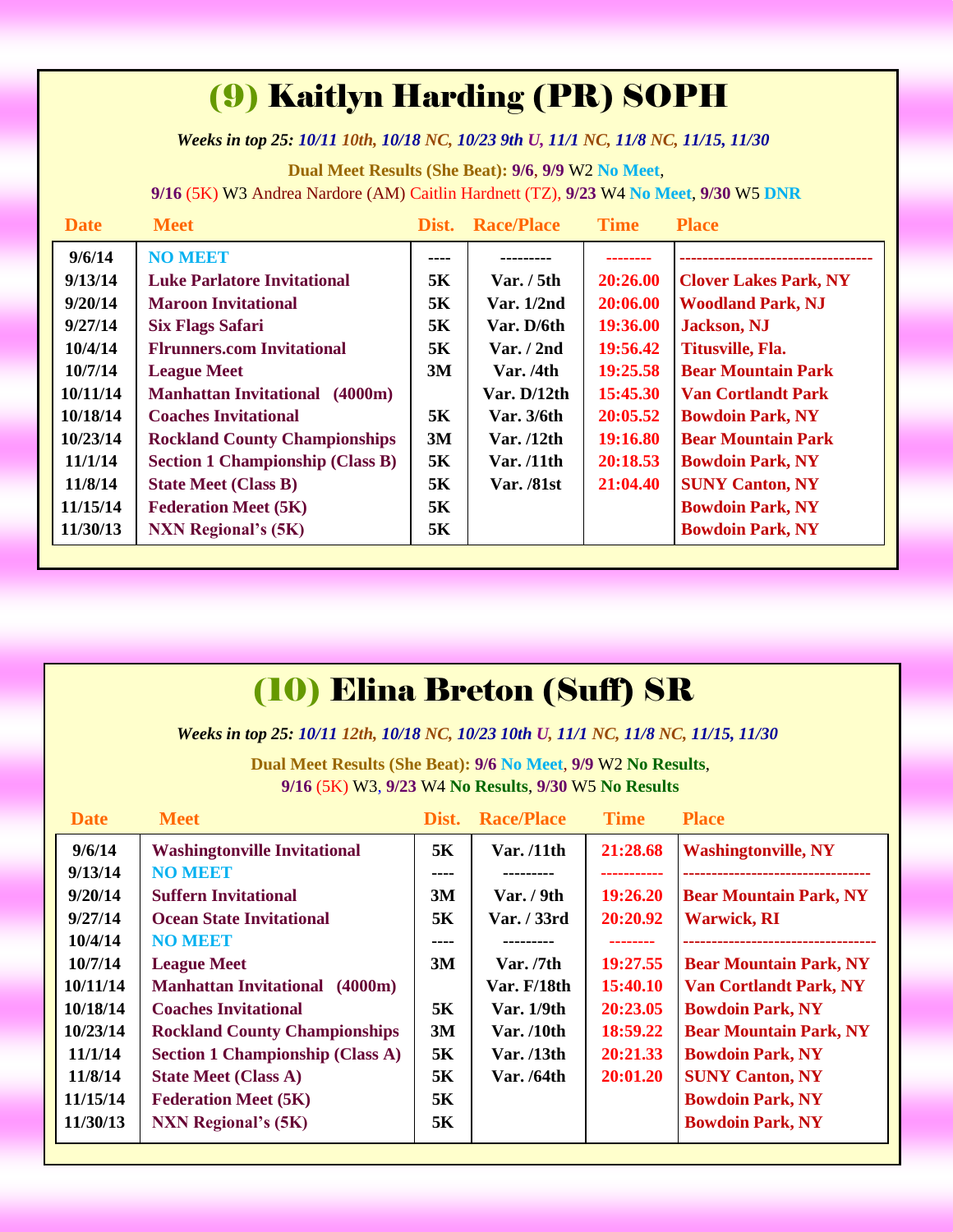| (II) Maggie Kyle (NY) SR                                                                                                                                                                                                                                                                                                                                  |                                                                                                                                                                                                                                                                                                                                                                                                                              |                                                                  |                                                                                                                               |                                                                                                        |                                                                                                                                                                                                                                                                                                                           |  |  |  |  |
|-----------------------------------------------------------------------------------------------------------------------------------------------------------------------------------------------------------------------------------------------------------------------------------------------------------------------------------------------------------|------------------------------------------------------------------------------------------------------------------------------------------------------------------------------------------------------------------------------------------------------------------------------------------------------------------------------------------------------------------------------------------------------------------------------|------------------------------------------------------------------|-------------------------------------------------------------------------------------------------------------------------------|--------------------------------------------------------------------------------------------------------|---------------------------------------------------------------------------------------------------------------------------------------------------------------------------------------------------------------------------------------------------------------------------------------------------------------------------|--|--|--|--|
| Weeks in top 25:10/11 14th, 10/18 NC, 10/23 13th U, 11/1 12th U, 11/8 11th U, 11/15, 11/30<br>Dual Meet Results (She Beat): 9/6 No Meet, 9/9 (5K) W2 Catherine Rayward (PR),<br>9/16 (5K) W3 Kristen Carbone (NAN), 9/23 (5K) W4 Emily Alud (AM), 9/30 W5 No Meet<br><b>Date</b><br><b>Meet</b><br><b>Dist.</b> Race/Place<br><b>Time</b><br><b>Place</b> |                                                                                                                                                                                                                                                                                                                                                                                                                              |                                                                  |                                                                                                                               |                                                                                                        |                                                                                                                                                                                                                                                                                                                           |  |  |  |  |
| 9/6/14<br>9/13/14<br>9/20/14<br>9/27/14<br>10/4/14<br>10/7/14<br>10/11/14<br>10/18/14<br>10/23/14<br>11/1/14<br>11/8/14<br>11/15/14<br>11/30/13                                                                                                                                                                                                           | <b>NO MEET</b><br><b>Somers Big Red Invitational</b><br><b>Suffern Invitational (New Course)</b><br><b>Bowdoin XC Classic</b><br><b>NO MEET</b><br><b>League Meet</b><br><b>Manhattan Invitational</b> (4000m)<br><b>Coaches Invitational</b><br><b>Rockland County Championships</b><br><b>Section 1 Championship (Class B)</b><br><b>State Meet (Class B)</b><br><b>Federation Meet (5K)</b><br><b>NXN Regional's (5K)</b> | ----<br>5K<br>3M<br>5K<br>3M<br>5K<br>3M<br>5K<br>5K<br>5K<br>5K | <b>DNR</b><br>Var. $/ 6th$<br>Var.1/10th<br>Var. / 7th<br>Var. D/13th<br>Var. 1/10th<br>Var. /14th<br>Var. /8th<br>Var. /39th | ------<br>19:17.80<br>20:50.90<br>19:30.92<br>15:51.20<br>20:31.31<br>19:22.31<br>20:00.11<br>19:53.70 | <b>Somers HS, NY</b><br><b>Bear Mountain Park, NY</b><br><b>Bowdoin Park, NY</b><br><b>Bear Mountain Park, NY</b><br><b>Van Cortlandt Park, NY</b><br><b>Bowdoin Park, NY</b><br><b>Bear Mountain Park, NY</b><br><b>Bowdoin Park, NY</b><br><b>SUNY Canton, NY</b><br><b>Bowdoin Park, NY</b><br><b>Bowdoin Park, NY</b> |  |  |  |  |

| (12) Ann McCormack (PR) FR |                                                                                            |           |                         |             |                               |  |  |  |  |
|----------------------------|--------------------------------------------------------------------------------------------|-----------|-------------------------|-------------|-------------------------------|--|--|--|--|
|                            | Weeks in top 25: 10/11 8th, 10/18 NC, 10/23 14th D, 11/1 13th U, 11/8 12th U, 11/15, 11/30 |           |                         |             |                               |  |  |  |  |
|                            | Dual Meet Results (She Beat): 9/6 No Meet, 9/9 W2 DNR,                                     |           |                         |             |                               |  |  |  |  |
|                            | 9/16 (5K) W3 Andrea Nardore (AM) Caitlin Hartnett (TZ), 9/23 W4 No Meet, 9/30 (5K) W5 DNR  |           |                         |             |                               |  |  |  |  |
| <b>Date</b>                | <b>Meet</b>                                                                                |           | <b>Dist.</b> Race/Place | <b>Time</b> | <b>Place</b>                  |  |  |  |  |
|                            |                                                                                            |           |                         |             |                               |  |  |  |  |
| 9/6/14                     | <b>NO MEET</b>                                                                             | ----      |                         |             |                               |  |  |  |  |
| 9/13/14                    | Luke Parlatore Invit. (2400m)                                                              |           | Frosh / 2nd             | 9:08.00     | <b>Clover Lakes Park, NY</b>  |  |  |  |  |
| 9/20/14                    | <b>Maroon Invitational (2 mile Run)</b>                                                    | ----      | Frosh1/2nd              | 12:25.00    | <b>Woodland Park, NJ</b>      |  |  |  |  |
| 9/27/14                    | Six Flags Safari (2 mile Run)                                                              | $- - - -$ | <b>Frosh B/1st</b>      | 12:58.00    | <b>Jackson</b> , NJ           |  |  |  |  |
| 10/4/14                    | <b>Flrunners.com Invitational</b>                                                          | 5K        | Var. $/12$ th           | 21:10.64    | Titusville, Fla.              |  |  |  |  |
| 10/7/14                    | <b>League Meet</b>                                                                         | 3M        | Var. /3rd               | 19:19.41    | <b>Bear Mountain Park, NY</b> |  |  |  |  |
| 10/11/14                   | <b>Manhattan Invitational</b> (4000m)                                                      |           | Var. D/20th             | 16:05.40    | <b>Van Cortlandt Park, NY</b> |  |  |  |  |
| 10/18/14                   | <b>Coaches Invitational</b>                                                                | 5K        | Var. 3/12th             | 20:36.88    | <b>Bowdoin Park, NY</b>       |  |  |  |  |
| 10/23/14                   | <b>Rockland County Championships</b>                                                       | 3M        | <b>Var.</b> /18th       | 19:38.04    | <b>Bear Mountain Park, NY</b> |  |  |  |  |
| 11/1/14                    | <b>Section 1 Championship (Class B)</b>                                                    | <b>5K</b> | Var./6th                | 19:58.55    | <b>Bowdoin Park, NY</b>       |  |  |  |  |
| 11/8/14                    | <b>State Meet (Class B)</b>                                                                | 5K        | Var. /47th              | 20:01.20    | <b>SUNY Canton, NY</b>        |  |  |  |  |
| 11/15/14                   | <b>Federation Meet (5K)</b>                                                                | 5K        |                         |             | <b>Bowdoin Park, NY</b>       |  |  |  |  |
| 11/30/13                   | <b>NXN Regional's (5K)</b>                                                                 | 5K        |                         |             | <b>Bowdoin Park, NY</b>       |  |  |  |  |
|                            |                                                                                            |           |                         |             |                               |  |  |  |  |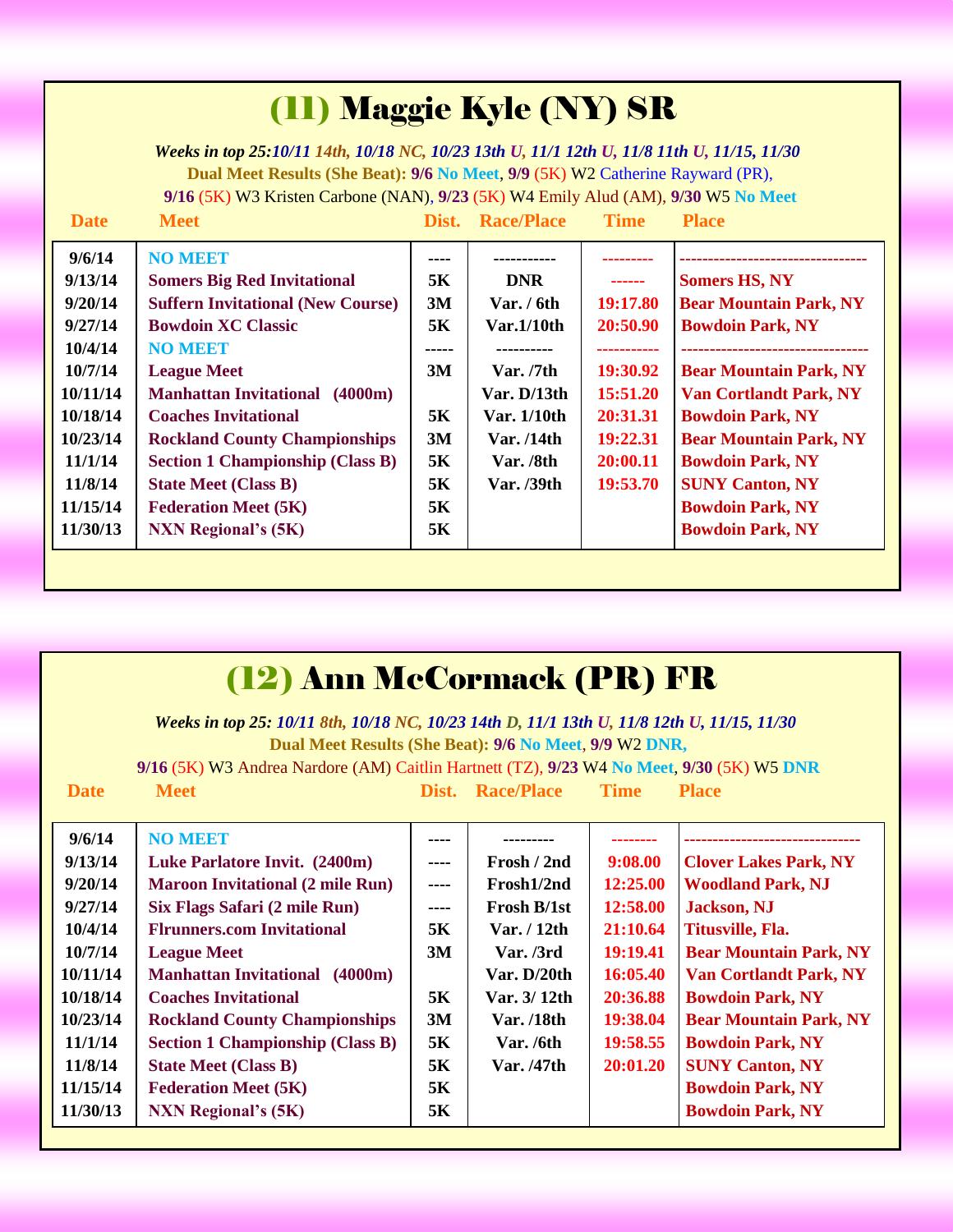## (13) Anna Breton (Suff) SR

*Weeks in top 25: 10/11 7th, 10/18 NC, 10/23 12th D, 11/1 11th U, 11/8 13th D, 11/15, 11/30* **Dual Meet Results (She Beat): 9/6 No Meet**, **9/9** W2 **No Results, 9/16** (5K) W3 Tantillo (NR) Farrell (CS), **9/23** W4 **No Results**, **9/30** W5 **No Results**

| <b>Date</b> | <b>Meet</b>                              | Dist. | <b>Race/Place</b> | <b>Time</b>     | <b>Place</b>                    |
|-------------|------------------------------------------|-------|-------------------|-----------------|---------------------------------|
| 9/6/14      | <b>Washingtonville Invitational</b>      | 5K    | Var. /8th         | 20:53.68        | <b>Washingtonville, NY</b>      |
| 9/13/14     | <b>NO MEET</b>                           | ----  | ----------        | ---------       | ------------------------------- |
| 9/20/14     | <b>Suffern Invitational</b>              | 3M    | Var. $/$ 8th      | 19:24.10        | <b>Bear Mountain Park, NY</b>   |
| 9/27/14     | <b>Ocean State Invitational</b>          | 5K    | Var. / 31st       | 20:18.80        | <b>Warwick, RI</b>              |
| 10/4/14     | <b>NO MEET</b>                           | ----  | ---------         | --------        |                                 |
| 10/7/14     | <b>League Meet</b>                       | 3M    | Var. /5th         | 19:16.55        | <b>Bear Mountain Park, NY</b>   |
| 10/11/14    | <b>Manhattan Invitational</b><br>(4000m) |       | Var. F/19th       | 15:41.20        | <b>Van Cortlandt Park, NY</b>   |
| 10/18/14    | <b>Coaches Invitational</b>              | 5K    | Var. $/12$ th     | 20:55.82        | <b>Bowdoin Park, NY</b>         |
| 10/23/14    | <b>Rockland County Championships</b>     | 3M    | Var. $/11$ th     | <b>19:02.80</b> | <b>Bear Mountain Park, NY</b>   |
| 11/1/14     | <b>Section 1 Championship (Class A)</b>  | 5K    | Var. $/10$ th     | 20:01.42        | <b>Bowdoin Park, NY</b>         |
| 11/8/14     | <b>State Meet (Class A)</b>              | 5K    | <b>Var.</b> /68th | 20:06.70        | <b>SUNY Canton, NY</b>          |
| 11/15/14    | <b>Federation Meet (5K)</b>              | 5K    |                   |                 | <b>Bowdoin Park, NY</b>         |
| 11/30/13    | <b>NXN Regional's (5K)</b>               | 5К    |                   |                 | <b>Bowdoin Park, NY</b>         |
|             |                                          |       |                   |                 |                                 |

### (14) Catherine Rayward (PR) SR

*Weeks in top 25: 10/11 15th, 10/18 NC, 10/23 11th U, 11/1 14th D, 11/8 NC, 11/15, 11/30*

**Dual Meet Results (She Beat): 9/6 No Meet, 9/9** W2 (5K) Louise Junes (NY), **9/16** (5K) W3 **DNR, 9/23** W4 **No Meet, 9/30** (5K) W5 Kristen Carbone (NAN)

| <b>Date</b> | <b>Meet</b>                              | Dist. | <b>Race/Place</b> | <b>Time</b> | <b>Place</b>                 |
|-------------|------------------------------------------|-------|-------------------|-------------|------------------------------|
| 9/6/14      | <b>NO MEET</b>                           | ----  |                   |             |                              |
| 9/13/14     | <b>Luke Parlatore Invitational</b>       | 5K    | Var. / 7th        | 20:45.00    | <b>Clover Lakes Park, NY</b> |
| 9/20/14     | <b>Maroon Invitational</b>               | 5K    | Var.1/6th         | 20:44.00    | <b>Woodland Park, NJ</b>     |
| 9/27/14     | <b>Six Flags Safari</b>                  | 5K    | Var. / 8th        | 20:08.00    | <b>Jackson</b> , NJ          |
| 10/4/14     | <b>Flrunners.com Invitational</b>        | 5K    | Var. / 13th       | 21:11.84    | Titusville, Fla.             |
| 10/7/14     | <b>League Meet</b>                       | 3M    | Var. /8th         | 19:38.63    | <b>Bear Mountain Park</b>    |
| 10/11/14    | <b>Manhattan Invitational</b><br>(4000m) |       | Var. $D/27th$     | 16:17.00    | <b>Van Cortlandt Park</b>    |
| 10/18/14    | <b>Coaches Invitational</b>              | 5K    | JV 2/1st          | 20:35.41    | <b>Bowdoin Park, NY</b>      |
| 10/23/14    | <b>Rockland County Championships</b>     | 3M    | Var. /9th         | 18:54.71    | <b>Bear Mountain Park</b>    |
| 11/1/14     | <b>Section 1 Championship (Class B)</b>  | 5K    | Var. /12th        | 20:36.44    | <b>Bowdoin Park, NY</b>      |
| 11/8/14     | <b>State Meet (Class B)</b>              | 5K    | Var. /59th        | 20:17.10    | <b>SUNY Canton, NY</b>       |
| 11/15/14    | <b>Federation Meet (5K)</b>              | 5K    |                   |             | <b>Bowdoin Park, NY</b>      |
| 11/30/13    | <b>NXN Regional's (5K)</b>               | 5K    |                   |             | <b>Bowdoin Park, NY</b>      |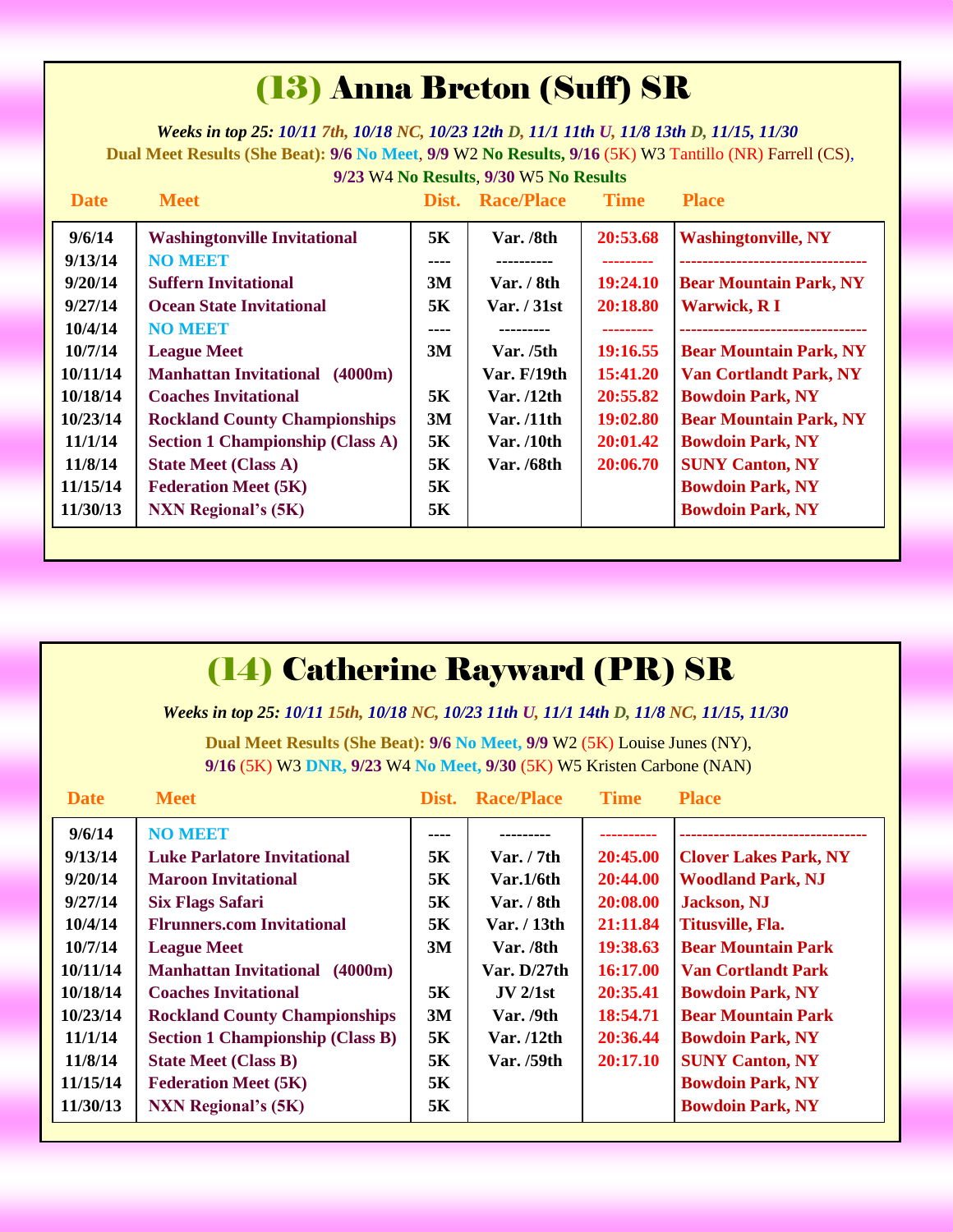# (15) Kamryn McIntosh (Suff) SOPH

*Weeks in top 25: 10/11 9th, 10/18 NC, 10/23 15th D, 11/1 16th D, 11/8 15th U, 11/15, 11/30*

**Dual Meet Results (She Beat): 9/6 No Meet**, **9/9** W2 **No Results, 9/16** (5K) W3 **DNR, 9/23** W4 **No Results**, **9/30** W5 **No Results**

| <b>Date</b> | <b>Meet</b>                              | Dist. | <b>Race/Place</b> | <b>Time</b> | <b>Place</b>                  |
|-------------|------------------------------------------|-------|-------------------|-------------|-------------------------------|
| 9/6/14      | <b>Washingtonville Invitational</b>      | 5K    | Var. /1st         | 19:37.78    | <b>Washingtonville, NY</b>    |
| 9/13/14     | <b>NO MEET</b>                           | ----  | ---------         |             |                               |
| 9/20/14     | <b>Suffern Invitational</b>              | 3M    | Var. / 10th       | 19:26.80    | <b>Bear Mountain Park, NY</b> |
| 9/27/14     | <b>Ocean State Invitational</b>          | 5Κ    | Var. / 28th       | 20:12.50    | <b>Warwick, RI</b>            |
| 10/4/14     | <b>NO MEET</b>                           | ----  |                   |             |                               |
| 10/7/14     | <b>League Meet</b>                       | 3M    | Var. /6th         | 19:25.26    | <b>Bear Mountain Park, NY</b> |
| 10/11/14    | <b>Manhattan Invitational</b><br>(4000m) |       | Var. F/36th       | 16:28.50    | <b>Van Cortlandt Park, NY</b> |
| 10/18/14    | <b>Coaches Invitational</b>              | 5K    | Var. 1/11th       | 20:50.56    | <b>Bowdoin Park, NY</b>       |
| 10/23/14    | <b>Rockland County Championships</b>     | 3M    | <b>DNF</b>        | ----------  | <b>Bear Mountain Park, NY</b> |
| 11/1/14     | <b>Section 1 Championship (Class A)</b>  | 5K    | <b>DNR</b>        | ----------  | <b>Bowdoin Park, NY</b>       |
| 11/8/14     | <b>State Meet (Class A)</b>              | 5K    | Var. /72nd        | 20:19.20    | <b>SUNY Canton, NY</b>        |
| 11/15/14    | <b>Federation Meet (5K)</b>              | 5K    |                   |             | <b>Bowdoin Park, NY</b>       |
| 11/30/13    | <b>NXN Regional's (5K)</b>               | 5K    |                   |             | <b>Bowdoin Park, NY</b>       |
|             |                                          |       |                   |             |                               |

| (16) Erin Clinton (PR) FR                                                                                                                               |                                         |       |                   |             |                              |  |  |  |  |
|---------------------------------------------------------------------------------------------------------------------------------------------------------|-----------------------------------------|-------|-------------------|-------------|------------------------------|--|--|--|--|
| Weeks in top 25: 10/11 HM, 10/18 HM, 10/23 HM, 11/1 23rd U, 11/8 16th U, 11/15, 11/30                                                                   |                                         |       |                   |             |                              |  |  |  |  |
| Dual Meet Results (She Beat): 9/6 No Meet, 9/9 (5K) W2 Kaitilyn Palacois (NY),<br>9/16 (5K) W3 DNR, 9/23 W4 No Meet, 9/30 (5K) W5 Kristen Carbone (NAN) |                                         |       |                   |             |                              |  |  |  |  |
| <b>Date</b>                                                                                                                                             | <b>Meet</b>                             | Dist. | <b>Race/Place</b> | <b>Time</b> | <b>Place</b>                 |  |  |  |  |
| 9/6/14                                                                                                                                                  | <b>NO MEET</b>                          |       |                   | ---------   |                              |  |  |  |  |
| 9/13/14                                                                                                                                                 | <b>Luke Parlatore Invit. (2400m)</b>    | K     | Frosh/5th         | 9:59.00     | <b>Clover Lakes Park, NY</b> |  |  |  |  |
| 9/20/14                                                                                                                                                 | <b>Maroon Invitational</b>              | 5K    | <b>DNR</b>        | ---------   | <b>Woodland Park, NJ</b>     |  |  |  |  |
| 9/27/14                                                                                                                                                 | Six Flags Safari (2 Mile Run)           | 5K    | Frosh B/3rd       | 13:37.00    | <b>Jackson</b> , NJ          |  |  |  |  |
| 10/4/14                                                                                                                                                 | <b>Flrunner.com Invitational</b>        | 5K    | JV/3rd            | 21:33.09    | Titusville, Fla.             |  |  |  |  |
| 10/7/14                                                                                                                                                 | <b>League Meet</b>                      | 3M    | Var. /16th        | 20:28.17    | <b>Bear Mountain Park</b>    |  |  |  |  |
| 10/11/14                                                                                                                                                | <b>Manhattan Invitational</b> (1.25m)   |       | Frosh A/1st       | 7:15.40     | <b>Van Cortlandt Park</b>    |  |  |  |  |
| 10/18/14                                                                                                                                                | <b>Coaches Invitational</b>             | 5K    | Var. 3/19th       | 21:03.02    | <b>Bowdoin Park, NY</b>      |  |  |  |  |
| 10/23/14                                                                                                                                                | <b>Rockland County Championships</b>    | 3M    | JV/3rd            | 19:50.04    | <b>Bear Mountain Park</b>    |  |  |  |  |
| 11/1/14                                                                                                                                                 | <b>Section 1 Championship (Class B)</b> | 5K    | JV/1st            | 20:31.15    | <b>Bowdoin Park, NY</b>      |  |  |  |  |
| 11/8/14                                                                                                                                                 | <b>State Meet (Class B)</b>             | 5K    | Var. /74th        | 20:52.70    | <b>SUNY Canton, NY</b>       |  |  |  |  |
| 11/15/14                                                                                                                                                | <b>Federation Meet (5K)</b>             | 5K    |                   |             | <b>Bowdoin Park, NY</b>      |  |  |  |  |
| 11/30/13                                                                                                                                                | <b>NXN Regional's (5K)</b>              | 5K    |                   |             | <b>Bowdoin Park, NY</b>      |  |  |  |  |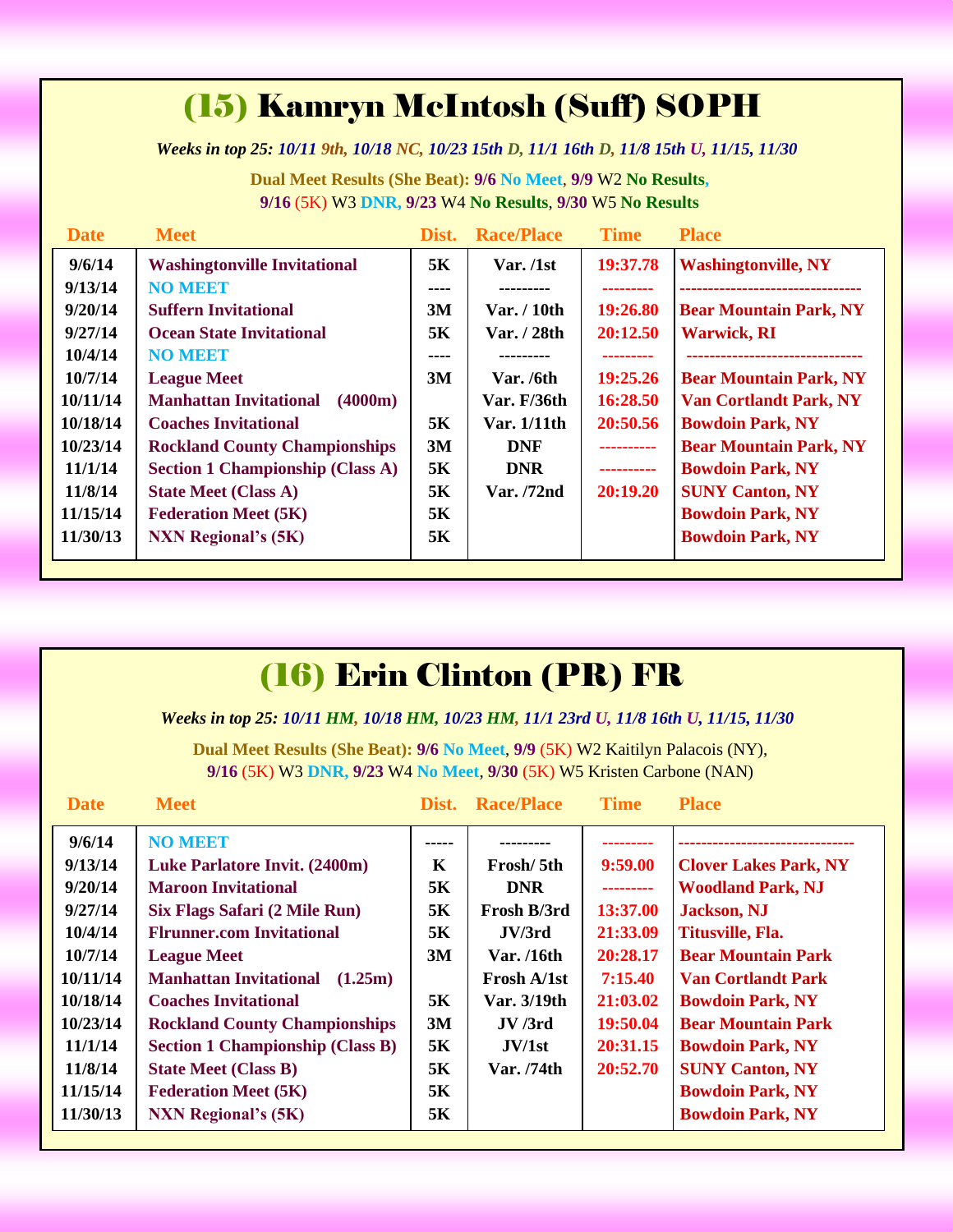## (17) Jesse McCarthy (PR) SOPH

*Weeks in top 25: 10/11 16th, 10/18 NC, 10/23 16th NC, 11/1 15th U, 11/8 17th D, 11/15, 11/30*

**Dual Meet Results (She Beat): 9/6 No Meet, 9/9** W2 **DNR, 9/16** (5K) W3 **DNR, 9/23** W4 **No Meet, 9/30** W5 **DNR**

| <b>Date</b> | <b>Meet</b>                              | Dist. | <b>Race/Place</b> | <b>Time</b> | <b>Place</b>                  |
|-------------|------------------------------------------|-------|-------------------|-------------|-------------------------------|
| 9/6/14      | <b>NO MEET</b>                           |       |                   |             |                               |
| 9/13/14     | <b>Luke Parlatore Invitational</b>       |       |                   |             | <b>Clover Lake Park, NY</b>   |
| 9/20/14     | <b>Maroon Invitational</b>               | 5K    | $JV$ 1/1st        | 21:25.00    | <b>Woodland Park, NJ</b>      |
| 9/27/14     | <b>Six Flags Safari</b>                  | 5K    | JV C/1st          | 20:34.00    | <b>Jackson</b> , NJ           |
| 10/4/14     | <b>Flrunners.com Invitational</b>        | 5K    | Var. / 10th       | 20:57.27    | Titusville, Fla.              |
| 10/7/14     | <b>League Meet</b>                       | 3M    | Var. /9th         | 19:43.63    | <b>Bear Mountain Park, NY</b> |
| 10/11/14    | <b>Manhattan Invitational</b><br>(4000m) |       | <b>Var.</b> /31st | 16:22.70    | <b>Van Cortlandt Park, NY</b> |
| 10/18/14    | <b>Coaches Invitational</b>              | 5K    | Var. 3/17th       | 20:55.63    | <b>Bowdoin Park, NY</b>       |
| 10/23/14    | <b>Rockland County Championships</b>     | 3M    | Var. / 13th       | 19:20.59    | <b>Bear Mountain Park, NY</b> |
| 11/1/14     | <b>Section 1 Championship (Class B)</b>  | 5K    | Var. /17th        | 21:00.94    | <b>Bowdoin Park, NY</b>       |
| 11/8/14     | <b>State Meet (Class B)</b>              | 5K    | <b>DNQ</b>        | ----------- | <b>SUNY Canton, NY</b>        |
| 11/15/14    | <b>Federation Meet (5K)</b>              | 5K    |                   |             | <b>Bowdoin Park, NY</b>       |
| 11/30/13    | <b>NXN</b> Regional's (5K)               | 5K    |                   |             | <b>Bowdoin Park, NY</b>       |

### (18) Claire Tantillo (NR) JR

*Weeks in top 25: 10/11 17th, 10/18 NC, 10/23 17th NC, 11/1 NC, 11/8 18th D, 11/15, 11/30*

**Dual Meet Results (She Beat): 9/6**, **9/9** W2 **No Meet**, **9/16** (5K) W3 Becker (SUF) Farrell (CS), **9/23** W4 **No Results**, **9/30** W5 **No Results**

| <b>Date</b> | <b>Meet</b>                              | Dist. | <b>Race/Place</b>         | <b>Time</b>  | <b>Place</b>                  |
|-------------|------------------------------------------|-------|---------------------------|--------------|-------------------------------|
| 9/6/14      | <b>NO MEET</b>                           | ----  |                           |              |                               |
| 9/13/14     | <b>Red Raider Run</b>                    | 5K    | $\text{Var}.2/6\text{th}$ | 20:24.69     | <b>Anthony Wayne Park, NY</b> |
| 9/20/14     | <b>Suffern Invitational (New Course)</b> | 3M    | Var. $B/9th$              | 19:42.60     | <b>Bear Mountain Park, NY</b> |
| 9/27/14     | <b>Bowdoin XC Classic</b>                | 5K    | Var.2/22nd                | 21:12.00     | <b>Bowdoin Park, NY</b>       |
| 10/4/14     | <b>Grout Invitational (4500m)</b>        | ---   | Var.3/8th                 | 16:37.97     | <b>Schenectady, NY</b>        |
| 10/7/14     | <b>League Meet</b>                       | 3M    | Var. /8th                 | 19:47.71     | <b>Bear Mountain Park, NY</b> |
| 10/11/14    | <b>Manhattan Invitational</b><br>(4000m) |       | Var. C/20th               | 16:01.30     | <b>Van Cortlandt Park, NY</b> |
| 10/18/14    | <b>Coaches Invitational</b>              | 5K    | <b>DNR</b>                | ------------ | <b>Bowdoin Park, NY</b>       |
| 10/23/14    | <b>Rockland County Championships</b>     | 3M    | Var. /16th                | 19:30.31     | <b>Bear Mountain Park, NY</b> |
| 11/1/14     | <b>Section 1 Championship (Class A)</b>  | 5K    | Var. /17th                | 20:38.60     | <b>Bowdoin Park, NY</b>       |
| 11/8/14     | <b>State Meet (Class A)</b>              | 5K    | <b>DNQ</b>                | .            | <b>SUNY Canton, NY</b>        |
| 11/15/14    | <b>Federation Meet (5K)</b>              | 5K    |                           |              | <b>Bowdoin Park, NY</b>       |
| 11/30/13    | <b>NXN Regional's (5K)</b>               | 5K    |                           |              | <b>Bowdoin Park, NY</b>       |
|             |                                          |       |                           |              |                               |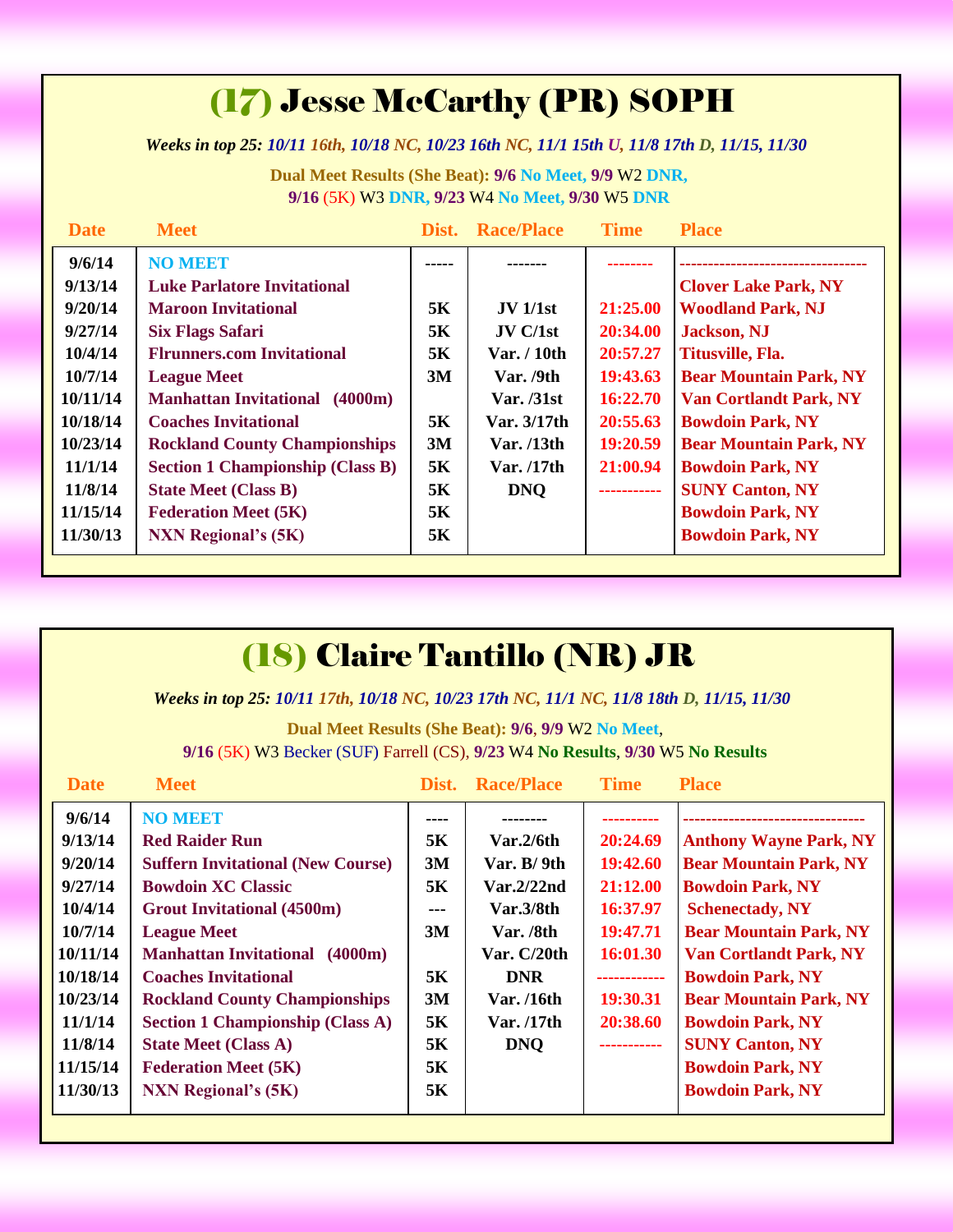| (19) Jessica McDermott (PR) 8th                                                                                                                      |                                                                                                                                                                                                                                                                                                                                                                                                                                                     |                                              |                                                                                                                                 |                                                                                                                       |                                                                                                                                                                                                                                                                                                                                                    |  |  |  |  |
|------------------------------------------------------------------------------------------------------------------------------------------------------|-----------------------------------------------------------------------------------------------------------------------------------------------------------------------------------------------------------------------------------------------------------------------------------------------------------------------------------------------------------------------------------------------------------------------------------------------------|----------------------------------------------|---------------------------------------------------------------------------------------------------------------------------------|-----------------------------------------------------------------------------------------------------------------------|----------------------------------------------------------------------------------------------------------------------------------------------------------------------------------------------------------------------------------------------------------------------------------------------------------------------------------------------------|--|--|--|--|
| Weeks in top 25: 10/11 23rd, 10/18 NC, 10/23 21st U, 11/1 NC, 11/8 19th U, 11/15, 11/30                                                              |                                                                                                                                                                                                                                                                                                                                                                                                                                                     |                                              |                                                                                                                                 |                                                                                                                       |                                                                                                                                                                                                                                                                                                                                                    |  |  |  |  |
| Dual Meet Results (She Beat): 9/6 No Meet, 9/9 (5K) W2 DNR,<br>9/16 (5K) W3 Emily Alud (AM) Caitlin Hartnett (TZ), 9/23 W4 No Meet, 9/30 (5K) W5 DNR |                                                                                                                                                                                                                                                                                                                                                                                                                                                     |                                              |                                                                                                                                 |                                                                                                                       |                                                                                                                                                                                                                                                                                                                                                    |  |  |  |  |
| <b>Date</b>                                                                                                                                          | <b>Meet</b>                                                                                                                                                                                                                                                                                                                                                                                                                                         |                                              | <b>Dist.</b> Race/Place                                                                                                         | <b>Time</b>                                                                                                           | <b>Place</b>                                                                                                                                                                                                                                                                                                                                       |  |  |  |  |
| 9/6/14<br>9/13/14<br>9/20/14<br>9/27/14<br>10/4/14<br>10/7/14<br>10/11/14<br>10/18/14<br>10/23/14<br>11/1/14<br>11/8/14<br>11/15/14<br>11/30/13      | <b>NO MEET</b><br><b>Luke Parlatore Invitational (2400)</b><br><b>Maroon Invitational (2Mile)</b><br><b>Six Flags Safari</b><br><b>Flrunners.com Invitational</b><br><b>League Meet</b><br><b>Manhattan Invitational</b> (4000m)<br><b>Coaches Invitational</b> (3K)<br><b>Rockland County Championships</b><br><b>Section 1 Championship (Class B)</b><br><b>State Meet (Class B)</b><br><b>Federation Meet (5K)</b><br><b>NXN Regional's (5K)</b> | 5K<br>5K<br>3M<br>3M<br>5K<br>5K<br>5K<br>5K | Frosh /3rd<br>Frosh /3rd<br><b>DNR</b><br>JV/4th<br>Var. /14th<br>JV.C/5th<br>Frosh 1/2nd<br>JV/1st<br>Var. /14th<br>Var. /75th | 9:19.00<br>13:04.00<br>----------<br>21:34.14<br>20:05.23<br>16:47.90<br>11:51.71<br>19:32.38<br>20:51.16<br>20:53.50 | <b>Clover Lake Park, NY</b><br><b>Woodland Park, NJ</b><br><b>Jackson</b> , NJ<br><b>Titusville, Fla.</b><br><b>Bear Mountain Park, NY</b><br><b>Van Cortlandt Park, NY</b><br><b>Bowdoin Park, NY</b><br><b>Bear Mountain Park, NY</b><br><b>Bowdoin Park, NY</b><br><b>SUNY Canton, NY</b><br><b>Bowdoin Park, NY</b><br><b>Bowdoin Park, NY</b> |  |  |  |  |

# (20) Emily Auld (AM) JR

*Weeks in top 25: 10/11 20th, 10/18 NC, 10/23 NC, 11/1 18th U, 11/8 20th D, 11/15, 11/30*

**Dual Meet Results (She Beat): 9/6 No Meet, 9/9** W2 **No Meet**,

**9/16** (5K) W3 Caitlin Hartnett (PR) Erin Vondollen (TZ), **9/23** (5K) W4 Louise Junes (NY), **9/30** W5 **No Meet**

| <b>Date</b>                                                                                                                         | <b>Meet</b>                                                                                                                                                                                                                                                                                                                                                       | Dist.                                                | <b>Race/Place</b>                                                                                                                        | <b>Time</b>                                                                                                  | <b>Place</b>                                                                                                                                                                                                                                                                                               |
|-------------------------------------------------------------------------------------------------------------------------------------|-------------------------------------------------------------------------------------------------------------------------------------------------------------------------------------------------------------------------------------------------------------------------------------------------------------------------------------------------------------------|------------------------------------------------------|------------------------------------------------------------------------------------------------------------------------------------------|--------------------------------------------------------------------------------------------------------------|------------------------------------------------------------------------------------------------------------------------------------------------------------------------------------------------------------------------------------------------------------------------------------------------------------|
| 9/6/14<br>9/13/14<br>9/20/14<br>9/27/14<br>10/4/14<br>10/7/14<br>10/11/14<br>10/18/14<br>10/23/14<br>11/1/14<br>11/8/14<br>11/15/14 | <b>NO MEET</b><br><b>Red Raider Run</b><br>Villa Bears Invitational (2.5M)<br><b>Fred Gressler Invitational</b><br><b>League Meet</b><br><b>Manhattan Invitational</b><br>(4000m)<br><b>Coaches Invitational</b><br><b>Rockland County Championships</b><br><b>Section 1 Championship (Class C)</b><br><b>State Meet (Class C)</b><br><b>Federation Meet (5K)</b> | ----<br>5K<br>5K<br>3M<br>5K<br>3M<br>5K<br>5K<br>5K | Var.2/6th<br>Var. $/21st$<br>Var.1/5 <sup>th</sup><br>Var. /12th<br>Var. B/29th<br>Var. 2/23rd<br>Var. /21st<br>Var. /15th<br><b>DNQ</b> | 20:33.40<br>16:16.90<br>21:13.17<br>19:58.14<br>16:19.20<br>21:11.11<br>19:50.14<br>20:53.43<br>------------ | <b>Anthony Wayne Park, NY</b><br><b>Van Cortlandt Park, NY</b><br><b>White Plains HS, NY</b><br><b>Bear Mountain Park, NY</b><br><b>Van Cortlandt Park, NY</b><br><b>Bowdoin Park, NY</b><br><b>Bear Mountain Park, NY</b><br><b>Bowdoin Park, NY</b><br><b>SUNY Canton, NY</b><br><b>Bowdoin Park, NY</b> |
| 11/30/13                                                                                                                            | <b>NXN Regional's (5K)</b>                                                                                                                                                                                                                                                                                                                                        | 5K                                                   |                                                                                                                                          |                                                                                                              | <b>Bowdoin Park, NY</b>                                                                                                                                                                                                                                                                                    |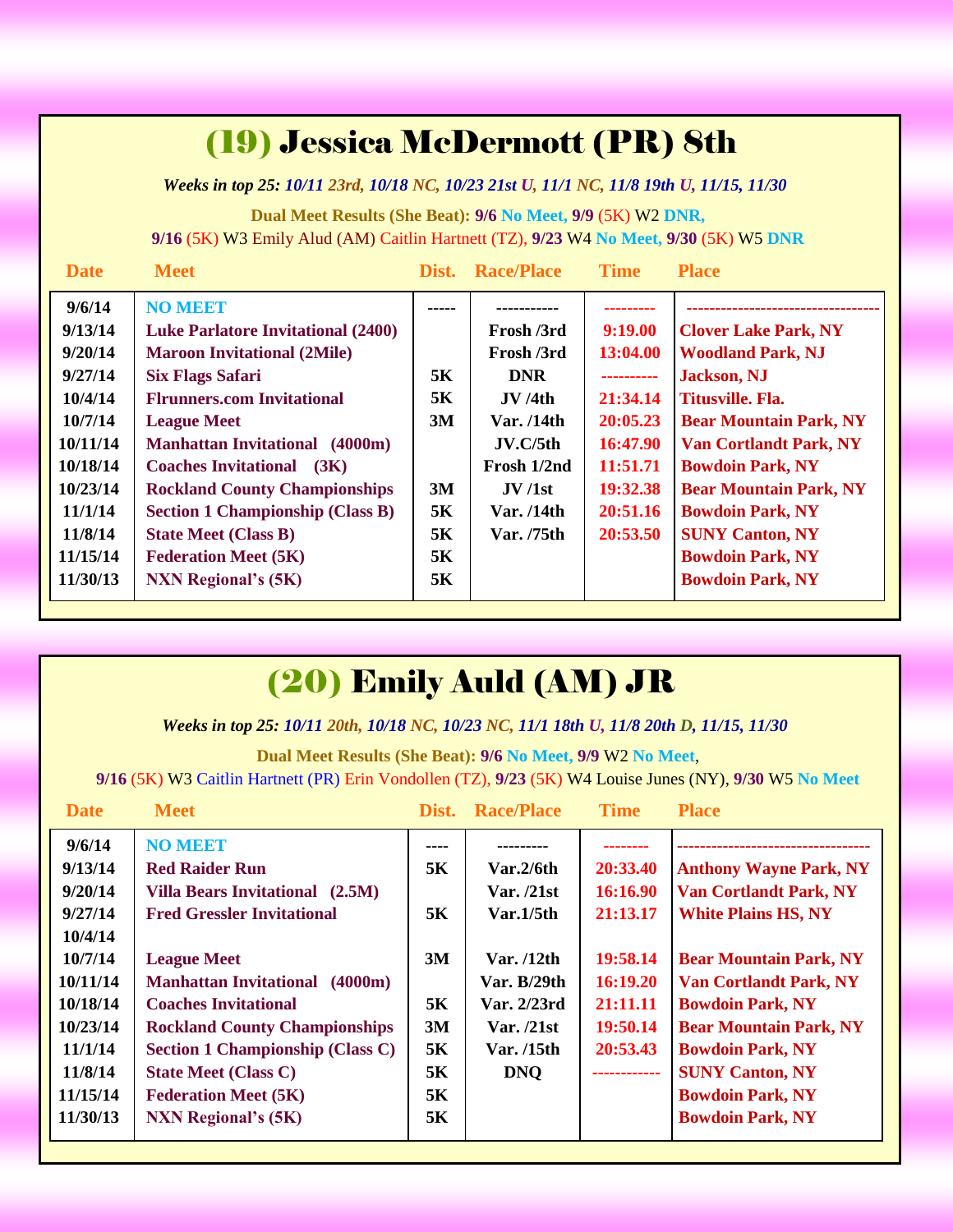# (21) Grace Raffa (PR) Soph

*Weeks in top 25: 10/11 18th, 10/18 NC, 10/23 18th NC, 11/1 19th D, 11/8 21st D, 11/15, 11/30*

**Dual Meet Results (She Beat): 9/6 No Meet, 9/9** (5K) W2 **DNR, 9/16** (5K) W3 Trinity Lundemo (TZ) Alison Tierney (AM), **9/23** W4 **No Meet, 9/30** W5 **DNR**

| <b>Date</b> | <b>Meet</b>                              | Dist. | <b>Race/Place</b> | <b>Time</b> | <b>Place</b>                  |
|-------------|------------------------------------------|-------|-------------------|-------------|-------------------------------|
| 9/6/14      | <b>NO MEET</b>                           | ----  |                   |             |                               |
| 9/13/14     | <b>Luke Parlatore Invitational</b>       | 5K    | Var. / 8th        | 20:57.00    | <b>Clover Lake Park, NY</b>   |
| 9/20/14     | <b>Maroon Invitational</b>               | 5K    | Var.1/9th         | 21:08.00    | <b>Woodland Park, NJ</b>      |
| 9/27/14     | <b>Six Flags Safari</b>                  | 5K    | Var. / 11th       | 20:32.00    | <b>Jackson</b> , NJ           |
| 10/4/14     | <b>Flrunners.com Invitational</b>        | 5K    | JV/1st            | 20:47.28    | Titusville, Fla.              |
| 10/7/14     | <b>League Meet</b>                       | 3M    | Var. /10th        | 19:48.70    | <b>Bear Mountain Park, NY</b> |
| 10/11/14    | <b>Manhattan Invitational</b><br>(4000m) |       | JV.C/3rd          | 16:35.40    | <b>Van Cortlandt Park, NY</b> |
| 10/18/14    | <b>Coaches Invitational</b>              | 5K    | Var. 3/22nd       | 21:14.00    | <b>Bowdoin Park, NY</b>       |
| 10/23/14    | <b>Rockland County Championships</b>     | 3M    | JV/2nd            | 19:42.13    | <b>Bear Mountain Park, NY</b> |
| 11/1/14     | <b>Section 1 Championship (Class B)</b>  | 5K    | JV/4th            | 20:55.65    | <b>Bowdoin Park, NY</b>       |
| 11/8/14     | <b>State Meet (Class B)</b>              | 5K    | <b>DNQ</b>        | ----------- | <b>SUNY Canton, NY</b>        |
| 11/15/14    | <b>Federation Meet (5K)</b>              | 5K    |                   |             | <b>Bowdoin Park, NY</b>       |
| 11/30/13    | <b>NXN Regional's (5K)</b>               | 5K    |                   |             | <b>Bowdoin Park, NY</b>       |

## (22) Jackie Becker (Suff) SOPH

*Weeks in top 25:10/11 HM, 1018 HM, 10/23 HM, 11/1 HM, 11/8 22nd U, 11/15, 11/30*

**Dual Meet Results (She Beat): 9/9** W1 **No Meet**, W2 **9/16** (5K) Alex Harris (NR), W3 **9/23 No Results**, W4, **9/30 No Results**

| <b>Date</b> | <b>Meet</b>                              | Dist. | <b>Race/Place</b>  | <b>Time</b> | <b>Place</b>                   |
|-------------|------------------------------------------|-------|--------------------|-------------|--------------------------------|
| 9/6/14      | <b>Washingtonville Invitational</b>      | 5K    | Var. /19th         | 21:54.02    | <b>Washingtonville, NY</b>     |
| 9/13/14     | <b>NO MBET</b>                           | ----- |                    |             | ------------------------------ |
| 9/20/14     | <b>Suffern Invitational (New Course)</b> | 3M    | Var. /38th         | 21:11.50    | <b>Bear Mountain Park, NY</b>  |
| 9/27/14     | <b>Ocean State Invitational</b>          | 5K    | Var. / 89th        | 22:46.26    | Warwick, R.I.                  |
| 10/4/14     | <b>NO MEET</b>                           | ----- | --------           | ---------   |                                |
| 10/7/14     | <b>League Meet</b>                       | 3M    | Var. $/12$ th      | 20:42.20    | <b>Bear Mountain Park, NY</b>  |
| 10/11/14    | <b>Manhattan Invitational</b><br>(4000m) |       | <b>Var. F/78th</b> | 17:30.60    | <b>Van Cortlandt Park, NY</b>  |
| 10/18/14    | <b>Coaches Invitational</b>              | 5K    | Var. $/12$ th      | 20:42.20    | <b>Bowdoin Park, NY</b>        |
| 10/23/14    | <b>Rockland County Championships</b>     | 3M    | Var. /20th         | 19:49.44    | <b>Bear Mountain Park, NY</b>  |
| 11/1/14     | <b>Section 1 Championship (Class A)</b>  | 5K    | Var. /30th         | 21:11.04    | <b>Bowdoin Park, NY</b>        |
| 11/8/14     | <b>State Meet (Class A)</b>              | 5K    | Var. /105th        | 21:43.80    | <b>SUNY Canton, NY</b>         |
| 11/15/14    | <b>Federation Meet (5K)</b>              | 5K    |                    |             | <b>Bowdoin Park, NY</b>        |
| 11/30/13    | <b>NXN Regional's (5K)</b>               | 5K    |                    |             | <b>Bowdoin Park, NY</b>        |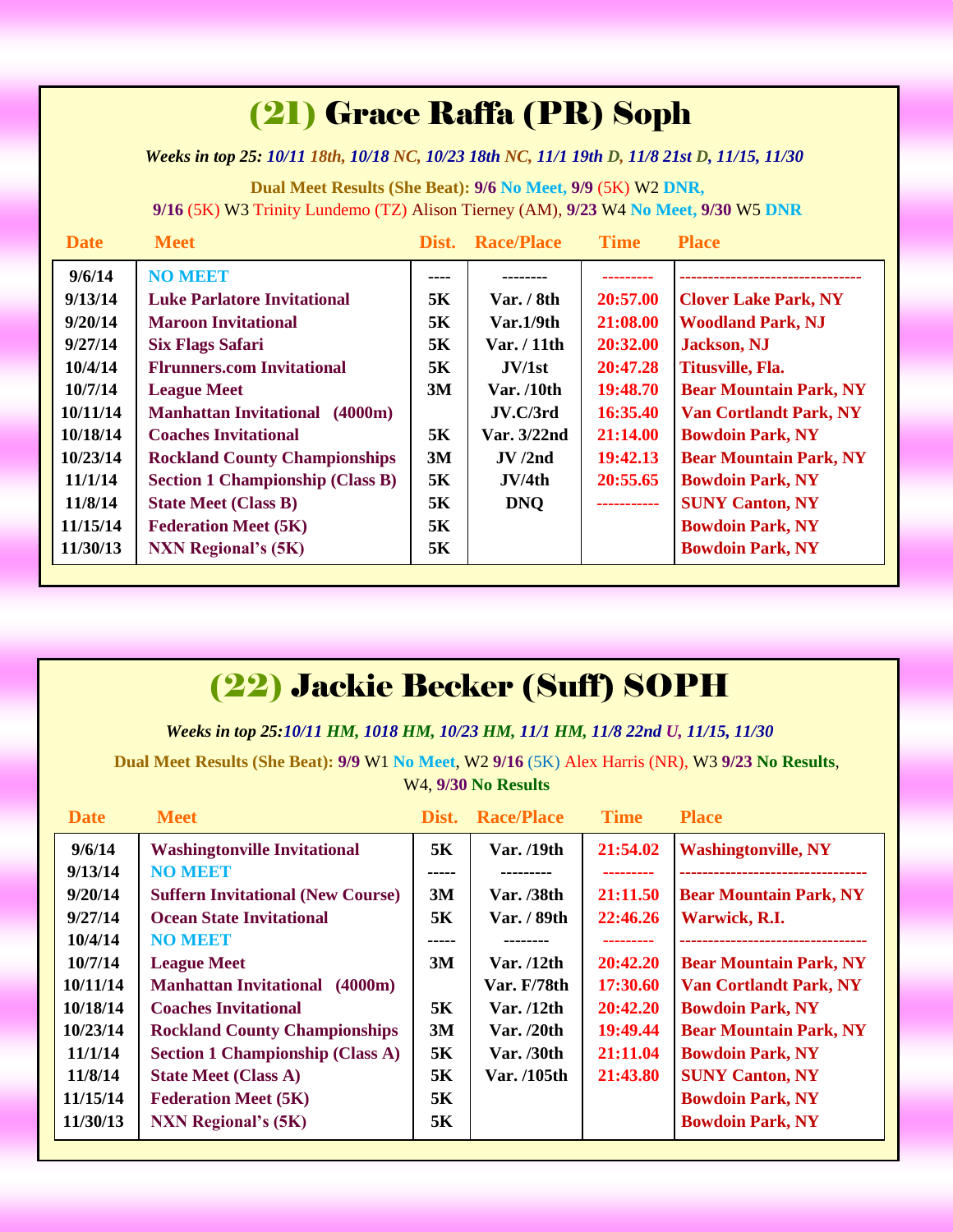### (23) Caitlin Hartnett (TZ) JR

*Weeks in top 25: 10/11 19th, 10/18 NC, 10/23 20th D, 11/1 NC, 11/8 23rd D, 11/15, 11/30*

**Dual Meet Results (She Beat): 9/6 No Meet**, **9/9** W2 **No Meet**,

**9/16** (5K) W3 Grace Raffa (PR) Alison Tierney (AM), **9/23** (5K) W4 Kristen Carbone (NAN), **9/30** W5 **No Meet**

| <b>Date</b> | <b>Meet</b>                              |     | Dist. Race/Place | <b>Time</b>  | <b>Place</b>              |
|-------------|------------------------------------------|-----|------------------|--------------|---------------------------|
| 9/6/14      | <b>NO MEET</b>                           |     |                  |              |                           |
| 9/13/14     | <b>Jim Smith XC Invitational</b>         | 5K  | 12th             | 22:16.39     | <b>Sunken Meadow Park</b> |
| 9/20/14     | <b>Suffern Invitational (New Course)</b> | 3M  | Var. B/13th      | 19:58.80     | <b>Bear Mountain Park</b> |
| 9/27/14     | <b>Six Flags Safari</b>                  | 5K  | Var. $C/12th$    | 21:01.00     | <b>Jackson</b> , NJ       |
| 10/4/14     | <b>NO MEET</b>                           | --- |                  |              |                           |
| 10/7/14     | <b>League Meet</b>                       | 3M  | Var. /11th       | 19:49.84     | <b>Bear Mountain Park</b> |
| 10/11/14    | <b>Manhattan Invitational (4000m)</b>    |     | Var. C/40th      | 16:29.60     | <b>Van Cortlandt Park</b> |
| 10/18/14    | <b>Coaches Invitational</b>              | 5K  | Var. 1/21st      | 21:35.34     | <b>Bowdoin Park, NY</b>   |
| 10/23/14    | <b>Rockland County Championships</b>     | 3M  | Var. /23rd       | 20:00.78     | <b>Bear Mountain Park</b> |
| 11/1/14     | <b>Section 1 Championship (Class B)</b>  | 5K  | Var. /26th       | 21:27.34     | <b>Bowdoin Park, NY</b>   |
| 11/8/14     | <b>State Meet (Class B)</b>              | 5K  | <b>DNO</b>       | ------------ | <b>SUNY Canton, NY</b>    |
| 11/15/14    | <b>Federation Meet (5K)</b>              | 5K  |                  |              | <b>Bowdoin Park, NY</b>   |
| 11/30/13    | <b>NXN Regional's (5K)</b>               | 5K  |                  |              | <b>Bowdoin Park, NY</b>   |

### (24) Kristian Carbone (Nan) JR

*Weeks in top 25: 10/11 HM, 10/18 NC, 10/2323rd U, 11/1 NC, 11/8 24th D, 11/15, 11/30*

**Dual Meet Results (She Beat): 9/6 No Meet**, **9/9** W2 **No Meet**,

**9/16** (5K) W3 Olivia Nikac (NY), **9/23** W4 Erin Von Dollen (TZ), **9/30** (5K) W5 Kaitlyn Lavan (PR)

| <b>Date</b> | <b>Meet</b>                              | Dist. | <b>Race/Place</b>         | <b>Time</b> | <b>Place</b>                 |
|-------------|------------------------------------------|-------|---------------------------|-------------|------------------------------|
| 9/6/14      | <b>NO MEET</b>                           | ----  |                           |             |                              |
| 9/13/14     | <b>Somers Big Red Invitational</b>       | 5K    | $\text{Var}.2/6\text{th}$ | 20:55.71    | <b>Somers HS, NY</b>         |
| 9/20/14     | <b>Suffern Invitational (New Course)</b> | 3M    | Var. / 12th               | 19:30.60    | <b>Bear Mountain Park</b>    |
| 9/27/14     | <b>Fred Gressler Invitational</b>        | 5K    | $\text{Var}.2/5\text{th}$ | 21:15.72    | <b>White Plains HS, NY</b>   |
| 10/4/14     | <b>NO MEET</b>                           | ----  | ----------                | ---------   | ---------------------------- |
| 10/7/14     | <b>League Meet</b>                       | 3M    | Var. /19th                | 20:44.42    | <b>Bear Mountain Park</b>    |
| 10/11/14    | <b>Manhattan Invitational</b><br>(4000m) |       | Var. B/38th               | 16:26.50    | <b>Van Cortlandt Park</b>    |
| 10/18/14    | <b>Coaches Invitational</b>              | 5K    | Var. 3/21st               | 21:08.56    | <b>Bowdoin Park, NY</b>      |
| 10/23/14    | <b>Rockland County Championships</b>     | 3M    | Var. /19th                | 19:47.47    | <b>Bear Mountain Park</b>    |
| 11/1/14     | <b>Section 1 Championship (Class B)</b>  | 5K    | Var. /19th                | 21:05.72    | <b>Bowdoin Park, NY</b>      |
| 11/8/14     | <b>State Meet (Class B)</b>              | 5K    | <b>DNQ</b>                |             | <b>SUNY Canton, NY</b>       |
| 11/15/14    | <b>Federation Meet (5K)</b>              | 5K    |                           |             | <b>Bowdoin Park, NY</b>      |
| 11/30/13    | <b>NXN Regional's (5K)</b>               | 5K    |                           |             | <b>Bowdoin Park, NY</b>      |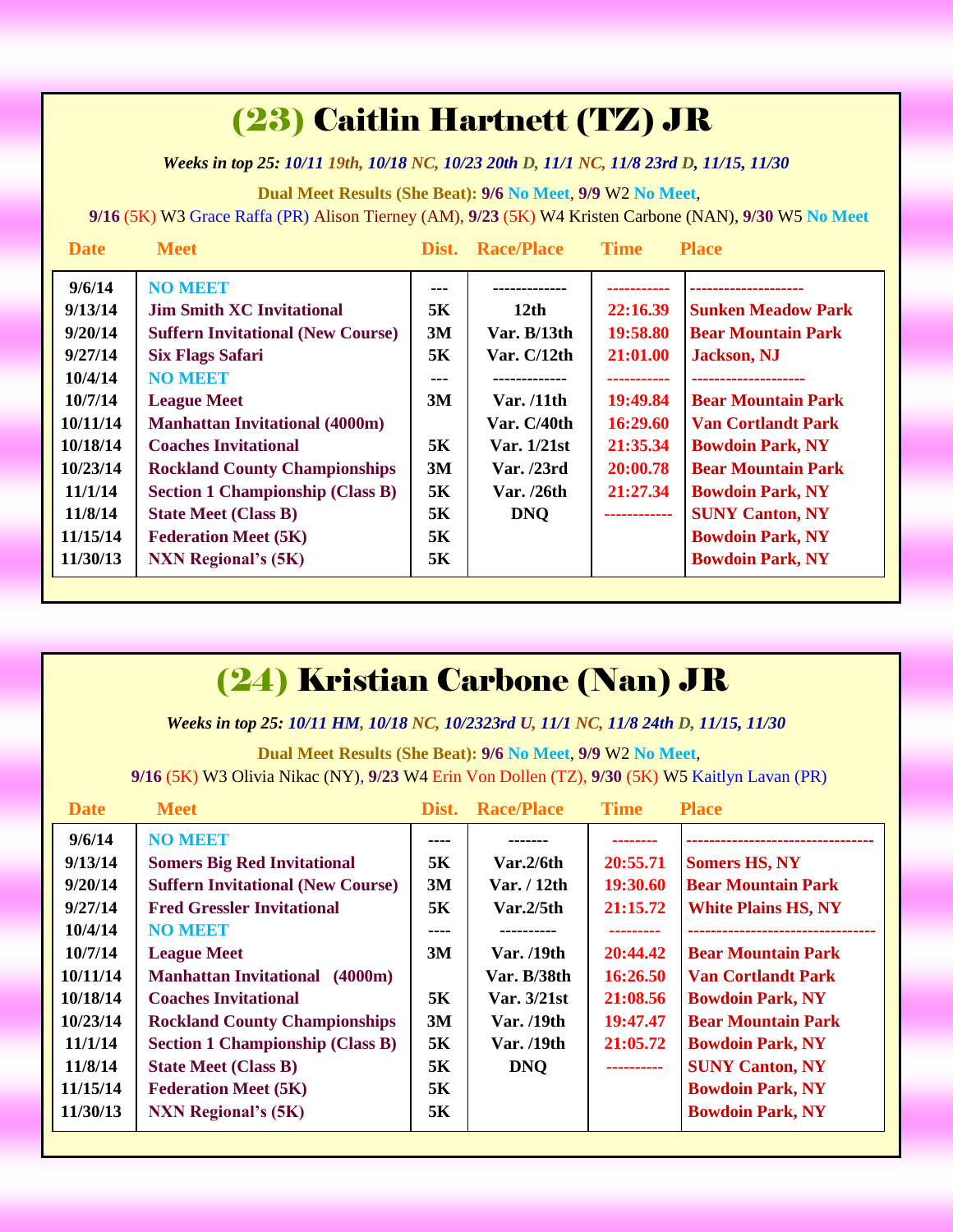# (25) Lauren O'Brien (PR) JR

*Weeks in top 25: 10/11 24th, 10/18 NC, 10/23 25th D, 11/1 24th U, 11/8 25th D, 11/15, 11/30*

**Dual Meet Results (She Beat): 9/6 No Meet, 9/9** (5K) W2 Louise Junes (NY), **9/16** (5K) W3 **DNR, 9/23** W4 **No Meet, 9/30** (5K) W5 **DNR**

| <b>Date</b> | <b>Meet</b>                              | Dist. | <b>Race/Place</b>     | <b>Time</b>  | <b>Place</b>                  |
|-------------|------------------------------------------|-------|-----------------------|--------------|-------------------------------|
| 9/6/14      | <b>NO MEET</b>                           | ----  |                       |              |                               |
| 9/13/14     | <b>Luke Parlatore Invitational</b>       | 5K    | <b>DNR</b>            | -----------  | <b>Clover Lake Park, NY</b>   |
| 9/20/14     | <b>Maroon Invitational</b>               | 5K    | Var.1/7 <sub>th</sub> | 20:56.00     | <b>Woodland Park, NJ</b>      |
| 9/27/14     | <b>Six Flags Safari</b>                  | 5K    | Var. $/21st$          | 20:55.00     | <b>Jackson</b> , NJ           |
| 10/4/14     | <b>Flrunners.com Invitational</b>        | 5K    | JV/2nd                | 21:23.06     | Titusville, Fla.              |
| 10/7/14     | <b>League Meet</b>                       | 3M    | Var. /15th            | 20:09.24     | <b>Bear Mountain Park, NY</b> |
| 10/11/14    | <b>Manhattan Invitational</b><br>(4000m) |       | JV.C/1st              | 16:17.60     | <b>Van Cortlandt Park, NY</b> |
| 10/18/14    | <b>Coaches Invitational</b>              | 5K    | <b>JV</b> 2/18th      | 22:53.18     | <b>Bowdoin Park, NY</b>       |
| 10/23/14    | <b>Rockland County Championships</b>     | 3M    | JV/4th                | 19:51.74     | <b>Bear Mountain Park, NY</b> |
| 11/1/14     | <b>Section 1 Championship (Class B)</b>  | 5K    | JV/3rd                | 20:53.35     | <b>Bowdoin Park, NY</b>       |
| 11/8/14     | <b>State Meet (Class B)</b>              | 5K    | <b>DNO</b>            | ------------ | <b>SUNY Canton, NY</b>        |
| 11/15/14    | <b>Federation Meet (5K)</b>              | 5K    |                       |              | <b>Bowdoin Park, NY</b>       |
| 11/30/13    | <b>NXN Regional's (5K)</b>               | 5K    |                       |              | <b>Bowdoin Park, NY</b>       |



# () Brooke Madry (Nan) SR

*Weeks in top 25: 10/11 HM, 10/18 NC, 10/23 25th U, 11/1 NC, 11/8, 11/15, 11/30*

**Dual Meet Results (She Beat): 9/6 No Meet**, **9/9** W2 **No Meet**, **9/16** (5K) W3 Maggie Kyle (NY), **9/23** W4 Caitlin Hardnett (TZ), **9/30** (5K) W5 Catherine Rayward (PR)

| <b>Date</b> | <b>Meet</b>                              | Dist. | <b>Race/Place</b> | <b>Time</b> | <b>Place</b>               |
|-------------|------------------------------------------|-------|-------------------|-------------|----------------------------|
| 9/6/14      | <b>NO MEET</b>                           | ----  |                   |             |                            |
| 9/13/14     | <b>Somers Big Red Invitational</b>       | 5K    | Var.2/3rd         | 19:55.80    | <b>Somers HS, NY</b>       |
| 9/20/14     | <b>Suffern Invitational (New Course)</b> | 3M    | Var. $/4th$       | 19:00.20    | <b>Bear Mountain Park</b>  |
| 9/27/14     | <b>Fred Gressler Invitational</b>        | 5K    | Var.2/2nd         | 20:03.89    | <b>White Plains HS, NY</b> |
| 10/4/14     | <b>NO MEET</b>                           | ----- |                   |             |                            |
| 10/7/14     | <b>League Meet</b>                       | 3M    | <b>DNR</b>        | ----------- | <b>Bear Mountain Park</b>  |
| 10/11/14    | <b>Manhattan Invitational</b><br>(4000m) |       | Var. $B/37th$     | 16:26.10    | <b>Van Cortlandt Park</b>  |
| 10/18/14    | <b>Coaches Invitational</b>              | 5K    | <b>DNR</b>        | ----------- | <b>Bowdoin Park, NY</b>    |
| 10/23/14    | <b>Rockland County Championships</b>     | 3M    | Var. /15th        | 19:24.66    | <b>Bear Mountain Park</b>  |
| 11/1/14     | <b>Section 1 Championship (Class B)</b>  | 5K    | Var. 18th         | 21:05.23    | <b>Bowdoin Park, NY</b>    |
| 11/8/14     | <b>State Meet (Class B)</b>              | 5К    | <b>DNQ</b>        | ----------- | <b>SUNY Canton, NY</b>     |
| 11/15/14    | <b>Federation Meet (5K)</b>              | 5Κ    |                   |             | <b>Bowdoin Park, NY</b>    |
| 11/30/13    | <b>NXN Regional's (5K)</b>               | 5К    |                   |             | <b>Bowdoin Park, NY</b>    |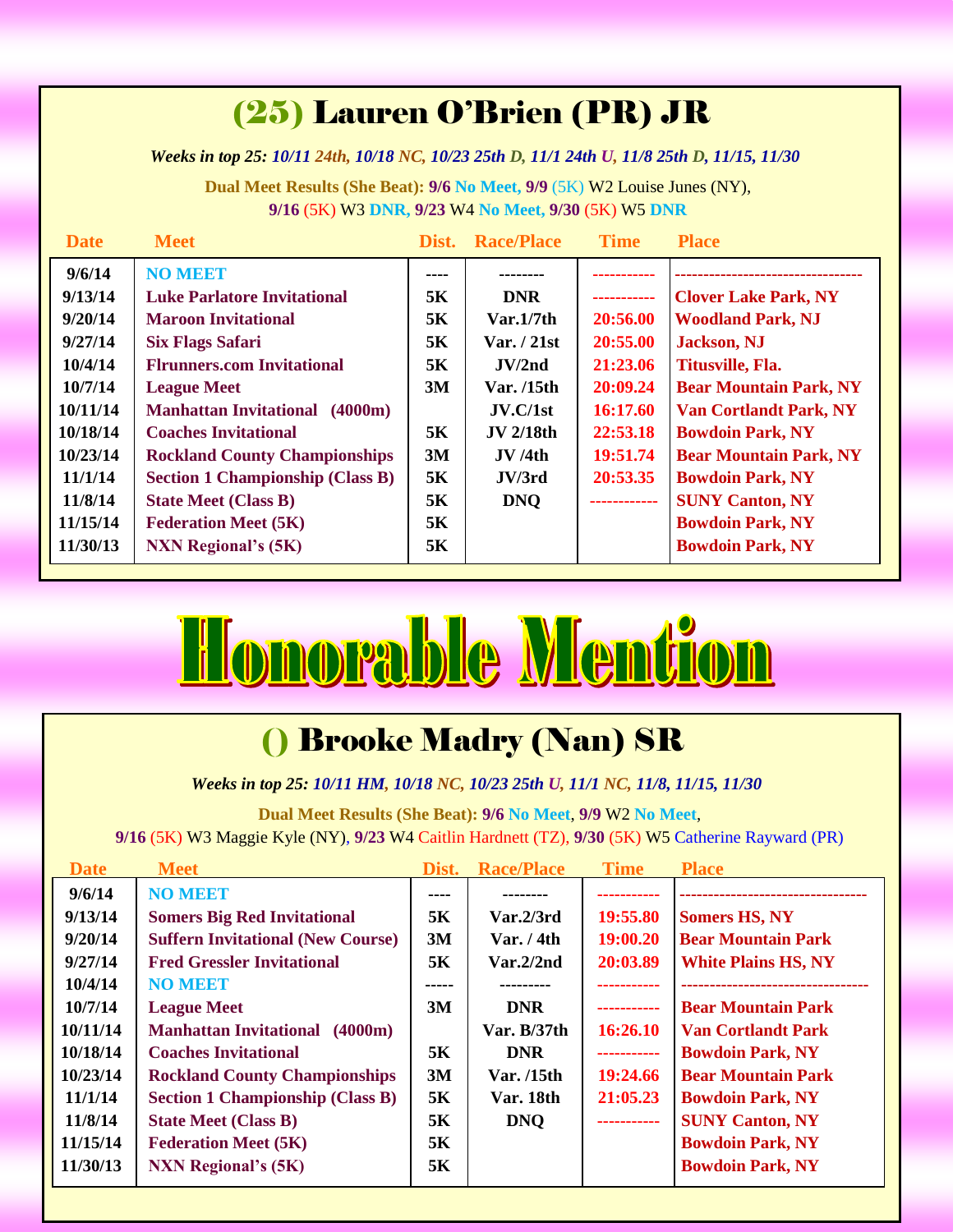### () Kailee Stephens (NR) SOPH

*Weeks in top 25: 10/11 25th, 10/18 NC, 10/23 24th U, 11/1, 11/8, 11/15, 11/30*

**Dual Meet Results (She Beat): 9/6**, **9/9** W2 **No Meet**, **9/16** (5K) W3 Becker (SUF) Farrell (CS), **9/23** W4 **No Results**, **9/30** W5 **No Results**

| <b>Date</b> | <b>Meet</b>                              | Dist.                | <b>Race/Place</b> | <b>Time</b> | <b>Place</b>                  |
|-------------|------------------------------------------|----------------------|-------------------|-------------|-------------------------------|
| 9/6/14      | <b>NO MEET</b>                           | ----                 |                   |             |                               |
| 9/13/14     | <b>Red Raider Run</b>                    | 5K                   | Var.2 / 4th       | 20:14.78    | <b>Anthony Wayne Park, NY</b> |
| 9/20/14     | <b>Suffern Invitational (New Course)</b> | 3M                   | Var. $B/20th$     | 20:00.00    | <b>Bear Mountain Park, NY</b> |
| 9/27/14     | <b>Bowdoin XC CLassic</b>                | 5K                   | Var.2 /43rd       | 22:42.10    | <b>Bowdoin Park, NY</b>       |
| 10/4/14     | <b>Grout Invitational (4500m)</b>        | $\sim$ $\sim$ $\sim$ | Var. $2/13$ th    | 16:50.70    | <b>Schenectady, NY</b>        |
| 10/7/14     | <b>League Meet</b>                       | 3M                   | Var. $/10$ th     | 20:10.40    | <b>Bear Mountain Park, NY</b> |
| 10/11/14    | <b>Manhattan Invitational</b><br>(4000m) |                      | Var. C/86th       | 17:27.80    | <b>Van Cortlandt Park, NY</b> |
| 10/18/14    | <b>Coaches Invitational</b>              | 5K                   | <b>DNR</b>        | ----------- | <b>Bowdoin Park, NY</b>       |
| 10/23/14    | <b>Rockland County Championships</b>     | 3M                   | Var. /17th        | 19:36.99    | <b>Bear Mountain Park, NY</b> |
| 11/1/14     | <b>Section 1 Championship (Class A)</b>  | 5K                   | Var. /70th        | 23:14.89    | <b>Bowdoin Park, NY</b>       |
| 11/8/14     | <b>State Meet (Class A)</b>              | 5K                   | <b>DNQ</b>        | ----------- | <b>SUNY Canton, NY</b>        |
| 11/15/14    | <b>Federation Meet (5K)</b>              | 5K                   |                   |             | <b>Bowdoin Park, NY</b>       |
| 11/30/13    | <b>NXN Regional's (5K)</b>               | 5K                   |                   |             | <b>Bowdoin Park, NY</b>       |
|             |                                          |                      |                   |             |                               |

### () Jenna Borenkoff (SUF) JR

*Weeks in top 25: 10/11 21st, 10/18 NC, 10/23, 11/1, 11/8, 11/15, 11/30*

**Dual Meet Results (She Beat): 9/6 No Meet**, **9/9** W2 **No Results**, **9/16** (5K) W3 Tantillo (NR) Farrell (CS), **9/23** W4 **No Results**, **9/30** W5 **No Results**

| <b>Date</b> | <b>Meet</b>                              | Dist. | <b>Race/Place</b> | <b>Time</b> | <b>Place</b>                  |
|-------------|------------------------------------------|-------|-------------------|-------------|-------------------------------|
| 9/6/14      | <b>Washingtonville Invitational</b>      | 5K    | Var. /15th        | 21:36.30    | <b>Washingtonville, NY</b>    |
| 9/13/14     | <b>NO MEET</b>                           | ----  | -------------     | ----------- |                               |
| 9/20/14     | <b>Suffern Invitational (New Course)</b> | 3M    | Var.A/16th        | 19:54.30    | <b>Bear Mountain Park, NY</b> |
| 9/27/14     | <b>Ocean State Invitational</b>          | 5K    | Var. $/50$ th     | 20:55.05    | Warwick, R.I.                 |
| 10/4/14     | <b>NO MEET</b>                           | ----- | -----------       | ------      |                               |
| 10/7/14     | <b>League Meet</b>                       | 3M    | Var. $/9th$       | 19:59.72    | <b>Bear Mountain Park, NY</b> |
| 10/11/14    | <b>Manhattan Invitational</b><br>(4000m) |       | Var. $F/32nd$     | 16:19.10    | <b>Van Cortlandt Park, NY</b> |
| 10/18/14    | <b>Coaches Invitational</b>              | 5K    | Var. 1/15th       | 21:08.55    | <b>Bowdoin Park, NY</b>       |
| 10/23/14    | <b>Rockland County Championships</b>     | 3M    | <b>DNR</b>        | ----------- | <b>Bear Mountain Park, NY</b> |
| 11/1/14     | <b>Section 1 Championship (Class A)</b>  | 5K    | <b>DNR</b>        | ----------- | <b>Bowdoin Park, NY</b>       |
| 11/8/14     | <b>State Meet (Class A)</b>              | 5K    | <b>DNQ</b>        | ----------- | <b>SUNY Canton, NY</b>        |
| 11/15/14    | <b>Federation Meet (5K)</b>              | 5K    |                   |             | <b>Bowdoin Park, NY</b>       |
| 11/30/13    | <b>NXN Regional's (5K)</b>               | 5K    |                   |             | <b>Bowdoin Park, NY</b>       |
|             |                                          |       |                   |             |                               |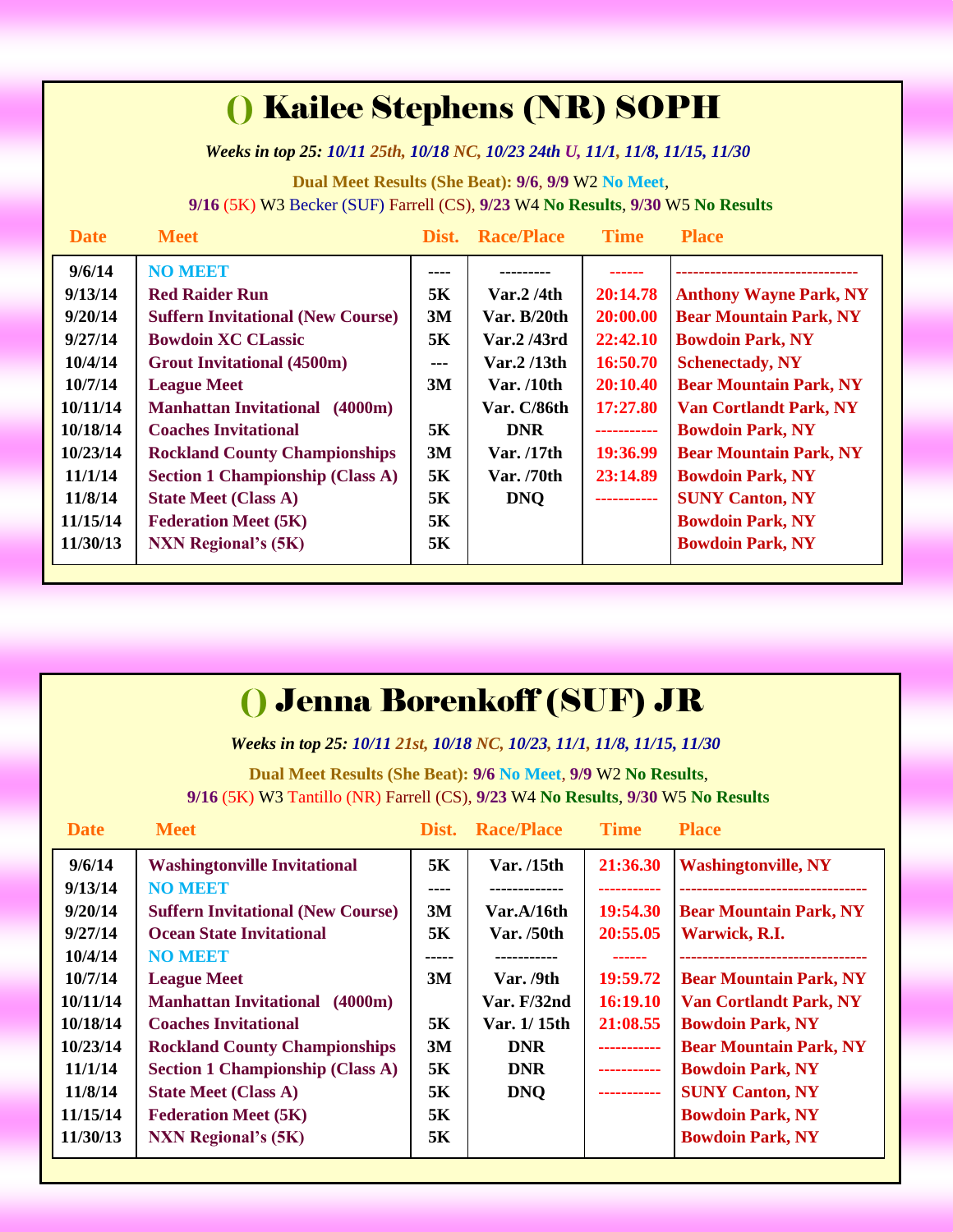## () Katie Parnow (PR) JR

*Weeks in top 25: 10/11 22nd, 10/18 NC, 10/23, 11/1, 11/8, 11/15, 11/30*

**Dual Meet Results (She Beat): 9/6 No Meet, 9/9** (5K) W2 Kaitilyn Palacios (NY), **9/16** (5K) W3 **DNR, 9/23** W4 **No Meet, 9/30** (5K) W5 **DNR**

| <b>Date</b> | <b>Meet</b>                              | Dist. | <b>Race/Place</b> | <b>Time</b> | <b>Place</b>                  |
|-------------|------------------------------------------|-------|-------------------|-------------|-------------------------------|
| 9/6/14      | <b>NO MEET</b>                           | ----- |                   |             |                               |
| 9/13/14     | <b>Luke Parlatore Invitational</b>       | 5K    | JV/2nd            | 21:24.00    | <b>Clover Lake Park, NY</b>   |
| 9/20/14     | <b>Maroon Invitational</b>               | 3M    | Var. /16th        | 21:27.00    | <b>Woodland Park, NJ</b>      |
| 9/27/14     | <b>Six Flags Safari</b>                  | 5K    | JV/3rd            | 21:15.00    | <b>Jackson</b> , NJ           |
| 10/4/14     | <b>Flrunners.com Invitational</b>        | 5K    | JV/8th            | 22:28.91    | Titusville. Fla.              |
| 10/7/14     | <b>League Meet</b>                       | 3M    | Var. /13th        | 20:04.34    | <b>Bear Mountain Park, NY</b> |
| 10/11/14    | <b>Manhattan Invitational</b><br>(4000m) |       | JV.C/6th          | 16:57.60    | <b>Van Cortlandt Park, NY</b> |
| 10/18/14    | <b>Coaches Invitational</b>              | 5K    | JV 2/2nd          | 21:10.54    | <b>Bowdoin Park, NY</b>       |
| 10/23/14    | <b>Rockland County Championships</b>     | 3M    | <b>JV</b> /18th   | 21:13.68    | <b>Bear Mountain Park, NY</b> |
| 11/1/14     | <b>Section 1 Championship (Class B)</b>  | 5K    | JV/2nd            | 20:52.77    | <b>Bowdoin Park, NY</b>       |
| 11/8/14     | <b>State Meet (Class A)</b>              | 5K    | <b>DNQ</b>        | ----------- | <b>SUNY Canton, NY</b>        |
| 11/15/14    | <b>Federation Meet (5K)</b>              | 5K    |                   |             | <b>Bowdoin Park, NY</b>       |
| 11/30/13    | <b>NXN Regional's (5K)</b>               | 5K    |                   |             | <b>Bowdoin Park, NY</b>       |

| <b>() Breena Farrell (CS) SR</b> |
|----------------------------------|
|----------------------------------|

*Weeks in top 25: 10/11, 10/18, 10/23, 11/1, 11/8, 11/15, 11/30*

**Dual Meet Results (She Beat): 9/6 No Results**, **9/9** W2 **No Results**, **9/16** (5K) W3 O'Grady (NR) Becker (SUF), **9/23** W4 **No Results**, **9/30** W5 **No Results**,

| <b>Date</b>                                                                               | <b>Meet</b>                                                                                                                                                                                                                                           | Dist.                                        | <b>Race/Place</b>                                                                  | <b>Time</b>                                                             | <b>Place</b>                                                                                                                                                                                                                   |
|-------------------------------------------------------------------------------------------|-------------------------------------------------------------------------------------------------------------------------------------------------------------------------------------------------------------------------------------------------------|----------------------------------------------|------------------------------------------------------------------------------------|-------------------------------------------------------------------------|--------------------------------------------------------------------------------------------------------------------------------------------------------------------------------------------------------------------------------|
| 9/6/14<br>9/13/14<br>9/20/14<br>9/27/14<br>10/4/14                                        | <b>NO MEET</b><br><b>Red Raider Run</b><br><b>Fred Gressler Invitational</b><br><b>NO MEET</b>                                                                                                                                                        | 5K<br>5K<br>----                             | Var.2/17th<br>Var. $1/7$ th<br>----------                                          | 21:21.37<br>21:45.70                                                    | <b>Anthony Wayne Park, NY</b><br><b>White Plains HS, NY</b>                                                                                                                                                                    |
| 10/7/14<br>10/11/14<br>10/18/14<br>10/23/14<br>11/1/14<br>11/8/14<br>11/15/14<br>11/30/13 | <b>League Meet</b><br><b>Bobcat Run</b><br><b>Coaches Invitational</b><br><b>Rockland County Championships</b><br><b>Section 1 Championship (Class A)</b><br><b>State Meet (Class A)</b><br><b>Federation Meet (5K)</b><br><b>NXN Regional's (5K)</b> | 3M<br>5K<br>5K<br>3M<br>5K<br>5K<br>5K<br>5K | Var. /11th<br><b>DNR</b><br><b>DNR</b><br>Var. $/24th$<br>Var. /34th<br><b>DNO</b> | 20:14.08<br>--------<br>--------<br>20:05.97<br>21:26.16<br>----------- | <b>Bear Mountain Park, NY</b><br><b>Byram Hills, NY</b><br><b>Bowdoin Park, NY</b><br><b>Bear Mountain Park, NY</b><br><b>Bowdoin Park, NY</b><br><b>SUNY Canton, NY</b><br><b>Bowdoin Park, NY</b><br><b>Bowdoin Park, NY</b> |